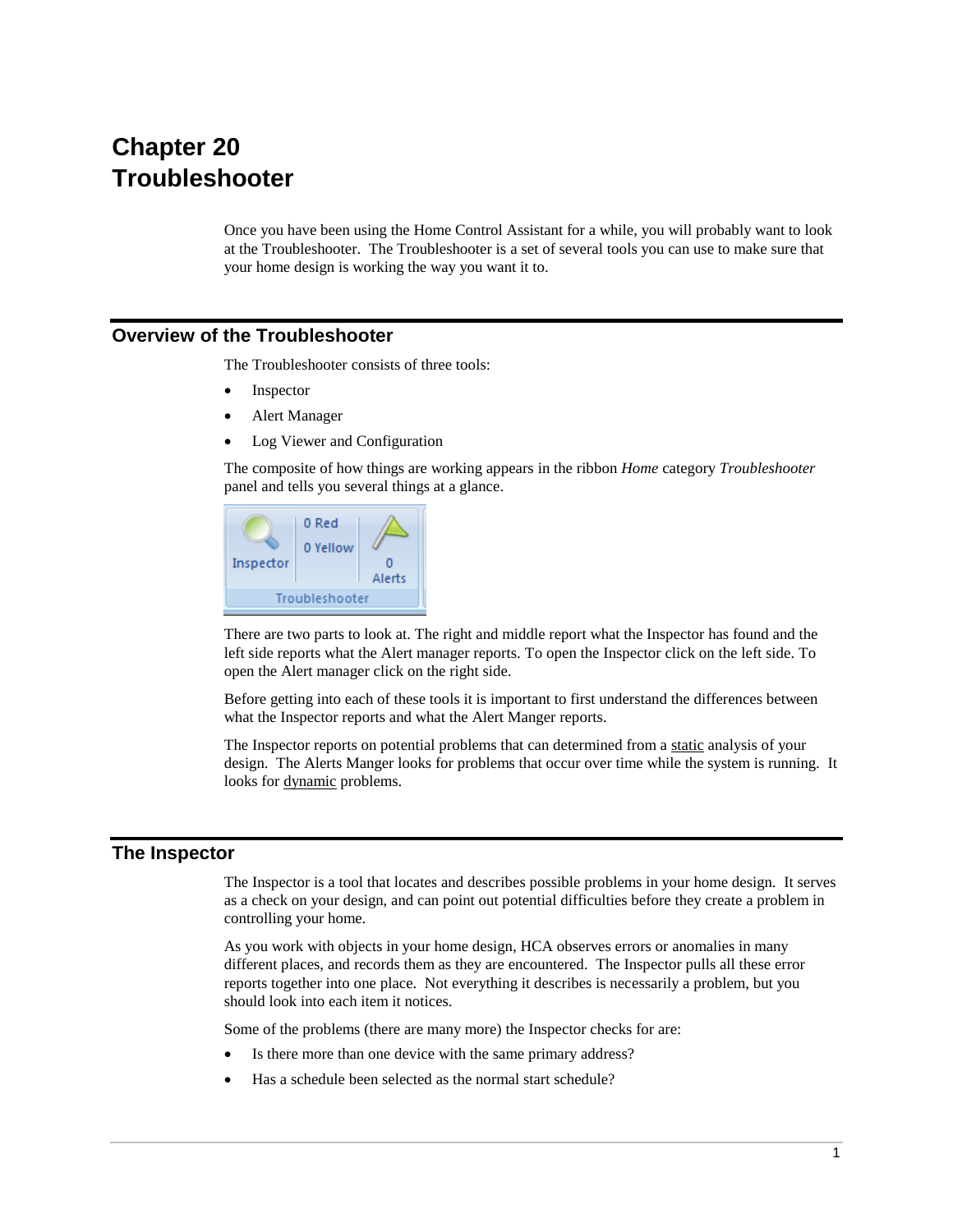- Does any schedule contain schedule entries tied to specific calendar dates that are now gone by?
- Are all of the programs in the design ready to start?
- For any programs that reference external files, are the paths to the files correct and the files exist?
- Are there any devices, programs, or groups that have been suspended?
- Are there conflicting schedule entries for a group and any of its members?
- Are operations with devices consistent with their properties? For example if you a using a DIM operation does the device properties show it supports DIM?

If any of the conditions are found, then you have a possible problem in your design, and the Inspector notes it for you.

The Inspector periodically examines your home design. Each time you make a change to your design the Inspector checks for possible problems.

Depending upon the severity of the problems found, the inspector icon in the ribbon changes.

The Inspector classifies each issue found as a red or yellow issue. As you would expect, red issues are more serious. In the ribbon the current count of red and yellow issues are displayed.

# **Inspector Configuration**

The inspector can check for many conditions. There are so many possible conditions that it may be useful for you to select only some of them. The Inspector Setup tab appears as:

| Inspector                                                                                                                                                                                                                                                                                                                                                                    |
|------------------------------------------------------------------------------------------------------------------------------------------------------------------------------------------------------------------------------------------------------------------------------------------------------------------------------------------------------------------------------|
| <b>Inspector Setup</b><br>Inspector                                                                                                                                                                                                                                                                                                                                          |
| The design inspector tries to locate possible problems in your home design. It's always working in the background looking for problems<br>but not everything it finds is always something you need change. Sometimes it is just trying to wam you what could be a problem. You<br>can control what the inspector looks for by enabling or disabling various types of checks. |
| The design inspector looks for problems by examining the devices, schedules and programs in your design. It doesn't look at how the<br>design operates over time. For problems that happen as HCA runs your design, look at the Alert system.                                                                                                                                |
| Design Inspector checks for:                                                                                                                                                                                                                                                                                                                                                 |
| 7 Conflicts between schedule entries for groups and schedule entries for the group members:                                                                                                                                                                                                                                                                                  |
| V Sends (schedule entry or program) to device 'A' but 'B' is also controlled because they share address                                                                                                                                                                                                                                                                      |
| V Device properties that don't match actions. For example, scheduling a device to dim but it doesn't support dim                                                                                                                                                                                                                                                             |
| V Using a named scene but the device doesn't have that scene name available                                                                                                                                                                                                                                                                                                  |
| $\nabla$ Using a program trigger in a Test or Start element and there is no trigger compatible with it                                                                                                                                                                                                                                                                       |
| V Operations that use specific hardware that is not available                                                                                                                                                                                                                                                                                                                |
| V Programs not ready to run                                                                                                                                                                                                                                                                                                                                                  |
| V Referencing a file that is not available                                                                                                                                                                                                                                                                                                                                   |
| V Suspended or disabled devices, programs, groups, or schedule entries                                                                                                                                                                                                                                                                                                       |
| V Using the same primary address for more than one device                                                                                                                                                                                                                                                                                                                    |
| 7 Check expressions for problems when a device, program, group, or schedule is named                                                                                                                                                                                                                                                                                         |
|                                                                                                                                                                                                                                                                                                                                                                              |
|                                                                                                                                                                                                                                                                                                                                                                              |
| Close                                                                                                                                                                                                                                                                                                                                                                        |

After reading the text on this dialog, select the conditions you want the inspector to check for.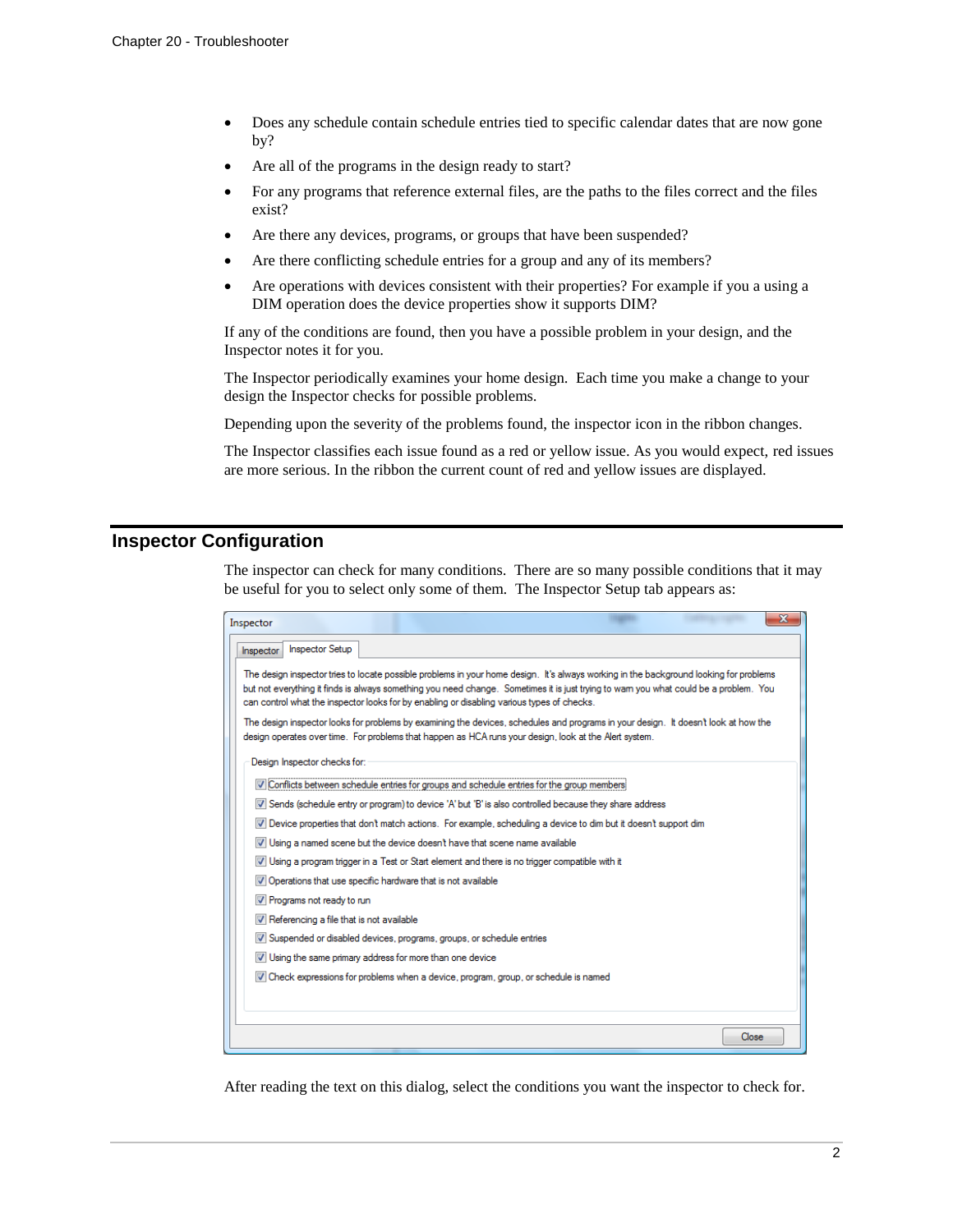If you uncheck one or more of the options, those checks are not done so no messages for those kinds of checks appear on the Inspector tab. If you do check one of the options, messages may appear but you can *check them off* if they are not problems. This is described in the next section.

# Inspector Checklist

The Inspector report is the  $1<sup>st</sup>$  tab of the inspector.

| Inspector      |                                                                                     |                                                           |       | x |
|----------------|-------------------------------------------------------------------------------------|-----------------------------------------------------------|-------|---|
| Inspector      | <b>Inspector Setup</b>                                                              |                                                           |       |   |
|                | Program "Master Bedroom - Master bath1"                                             |                                                           |       | ▲ |
|                | Program "Motion - Motion Main Bath"                                                 |                                                           |       |   |
|                | Program "Motion - Motion Talker"                                                    |                                                           |       |   |
| $\boxtimes$ 5. | The following 3 items have triggers for K8 with the same command:                   |                                                           |       |   |
|                | Program "Programs - Home via Garage"                                                |                                                           |       |   |
|                | Program "Motion - Motion Dining"                                                    |                                                           |       |   |
|                | Program "Motion - Motion Talker"                                                    |                                                           |       |   |
| ⊠ 6.           | The following 3 items have triggers for K10 with the same command:                  |                                                           |       |   |
|                | Program "Down Bath - Downstairs bath1"                                              |                                                           |       |   |
|                | Program "Motion - Motion Down Bath"                                                 |                                                           |       |   |
|                | Program "Motion - Motion Talker"                                                    |                                                           |       |   |
| ⊠ 7.           | The following 2 items have triggers for P7 with the same command:                   |                                                           |       | Ξ |
|                | Program "House - Circulation pump 60"                                               |                                                           |       |   |
|                | Program "Ferry - Ferry Waiter"                                                      |                                                           |       |   |
| $\boxtimes$ 8. | Schedule entry "At Home - Heater Schedule" is suspended from control by a schedule. |                                                           |       |   |
| ⊠ 9.           | Program "Motion - Motion Talker" was disabled at 3/7/2012 11:07 AM.                 |                                                           |       |   |
|                | Show complete checklist<br>Show only what's not checked off                         | Links in blue are clickable links to the problem location |       |   |
|                |                                                                                     |                                                           | Close |   |

Associated with each message in the checklist is a box that appears to the left of the message number. Some conditions the Inspector reports upon are problems and should be corrected, but others may not be. Only you know which are important and those that are not.

If a specific message reports on something that is not a problem in your design, use the left mouse button to click the checkbox associated with the message. In doing this, you are telling the Inspector that this message is something that truly is not a problem. For example, in the above screen image, issue number 8 reports that a program is suspended has been checked off, because I made a conscious decision to suspend that program—hence it is truly not a problem

If the Inspector has reported on a condition that is really a problem don't check it off - just close the Troubleshooter and resolve the problem. Once you have made the correction, the Inspector will no longer report the problem.

**Hint:** If the message displays in blue text you can click on it and the inspector closes and the appropriate dialog where you can make changes to resolve the issue opens.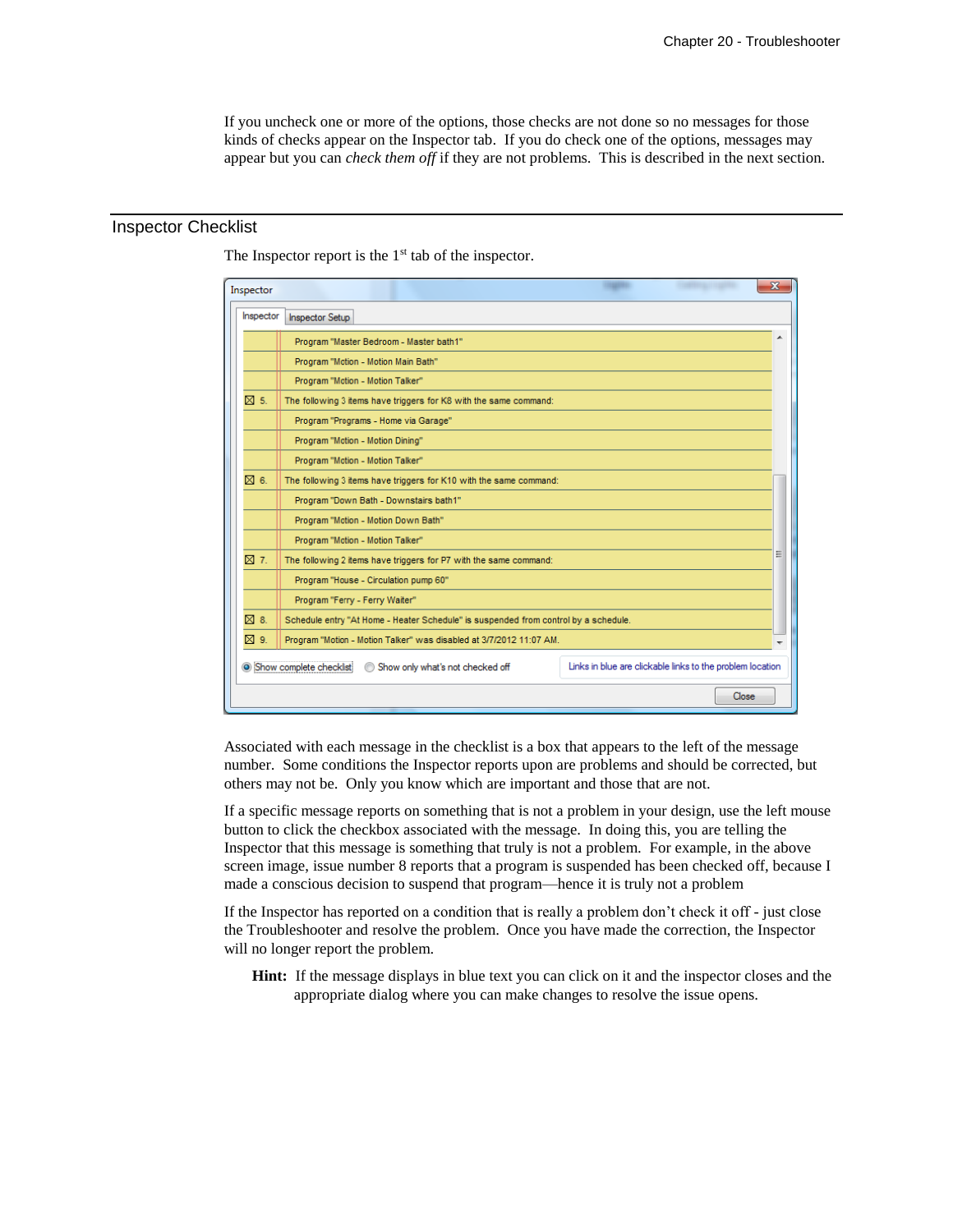The two options on the bottom of the Inspector tab are used to control what you see in the checklist. Conditions that you check off don't disappear; they are still reported each time the Inspector checks your design. To see just those messages that are not checked off, select the *Show only what's not checked off* option.

Once a message is checked off, the Inspector no longer uses that message in determining if the status bar lights should show a yellow or red condition. In this way, once you fix all problems or check off those messages that are OK, the status light will show green. If the Inspector finds anything new, the light will change to yellow or red.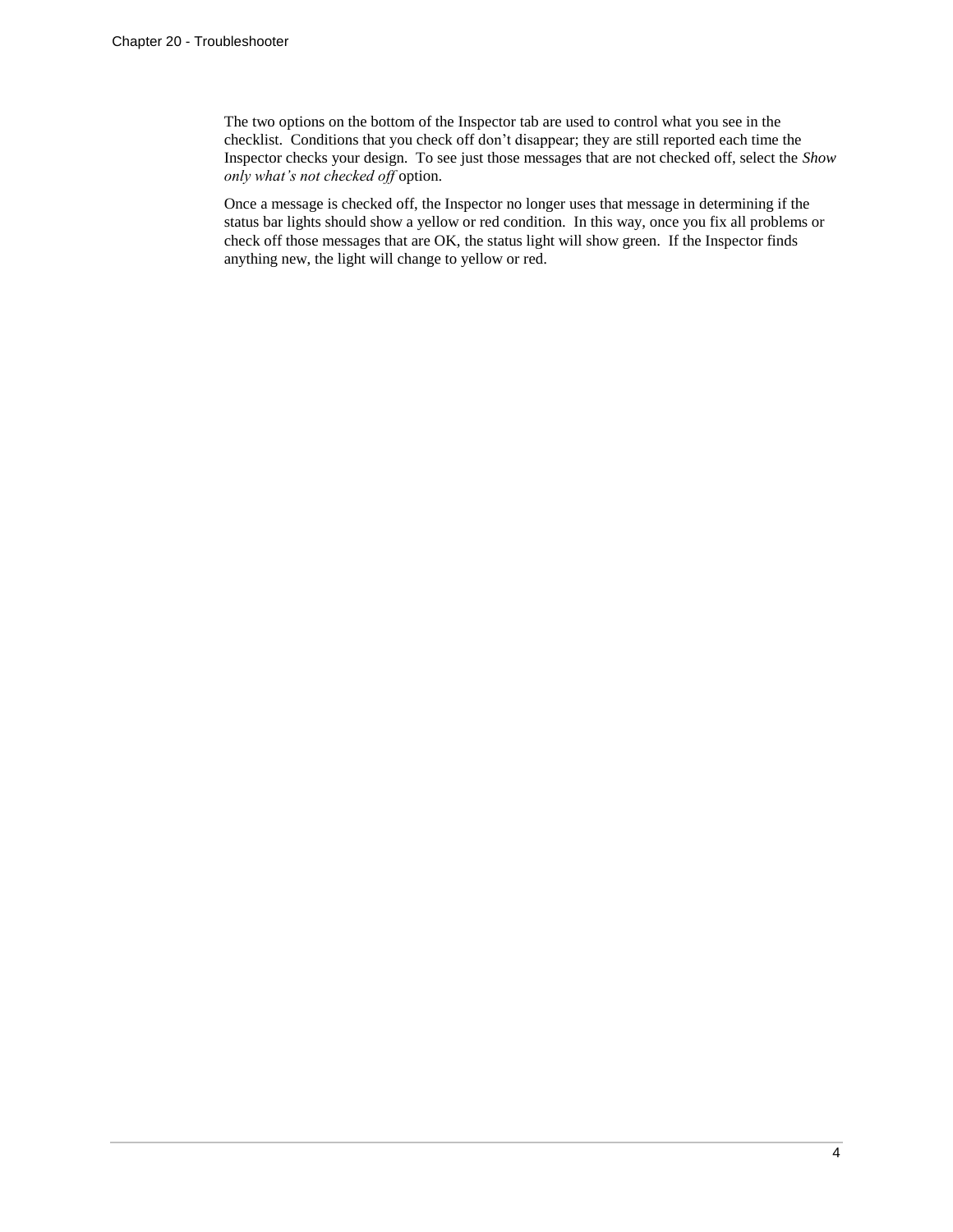# **Alert Manager**

The Inspector as described above looks for problems in your design by analyzing your design at any minute in time. There are a second set of things that can go wrong as HCA operates your design. These are just a few examples:

- A device is polled for it's status but it doesn't reply
- An attempt is made to take a weather observation but it fails.
- One part of a UPB message being received is missing
- A message is received from a device that doesn't match anything in your design.

As you can see from this list, these items can't be checked for by the inspector as they only happen over time. What happens when these sorts of problems occur is what the Alert Manager is for.

Each of these conditions is called an Alert and each can be configured to how you want HCA to react.

The Alert Manager dialog is opened by clicking on the Alerts side of the troubleshooter panel in the ribbon. It consists of three tabs: Summary, Log, and Devices

### Alert manager summary tab

The summary tab show each possible alert, if and when it occurred, and tools for configuring.

| $\mathbf{x}$<br><b>Alert Viewer</b>                                                                                                                  |                 |          |                      |              |           |  |  |
|------------------------------------------------------------------------------------------------------------------------------------------------------|-----------------|----------|----------------------|--------------|-----------|--|--|
| <b>Alert Summary</b><br>Alert Log   Alert Devices                                                                                                    |                 |          |                      |              |           |  |  |
| The Alert system reports on problems that are dynamic - events that occur as HCA runs your design. For example status requests not answered, devices |                 |          |                      |              |           |  |  |
| that don't acknowledge control commands, etc. Each alert type can be configured on how it reports.                                                   |                 |          |                      |              |           |  |  |
|                                                                                                                                                      |                 |          |                      |              |           |  |  |
| Alert                                                                                                                                                | <b>State</b>    | Count    | <b>Last Occurred</b> | Clear        | Configure |  |  |
| Unknown Reception                                                                                                                                    | <b>Disabled</b> | $\Omega$ |                      | Clear        | Configure |  |  |
| Missing command receipt acknowledgement                                                                                                              | Green           | 0        |                      | Clear        | Configure |  |  |
| Confirm receipt needed retransmission                                                                                                                | Green           | 0        |                      | Clear        | Configure |  |  |
| Confirm receipt failure after all retransmissions                                                                                                    | Yellow          | 1        | 7/3/2017 2:36 PM     | Clear        | Configure |  |  |
| Status request and no reply                                                                                                                          | Green           | 3        | 7/3/2017 2:38 PM     | Clear        | Configure |  |  |
| Missing sequence in UPB reception                                                                                                                    | Green           | 0        |                      | <b>Clear</b> | Configure |  |  |
| Program error                                                                                                                                        | Green           | o        |                      | Clear        | Configure |  |  |
| Weather observation failed                                                                                                                           | Green           | 0        |                      | <b>Clear</b> | Configure |  |  |
| Interface reported error                                                                                                                             | Green           | o        |                      | <b>Clear</b> | Configure |  |  |
| Interface disconnect                                                                                                                                 | Green           | 0        |                      | <b>Clear</b> | Configure |  |  |
| Power out                                                                                                                                            | <b>Disabled</b> | o        |                      | Clear        | Configure |  |  |
| Power restored                                                                                                                                       | <b>Disabled</b> | o        |                      | Clear        | Configure |  |  |
| Client disconnect                                                                                                                                    | Green           | $\Omega$ |                      | <b>Clear</b> | Configure |  |  |
| DDNS update failed                                                                                                                                   | Green           | 0        |                      | Clear        | Configure |  |  |
| Category 1 devices overdue                                                                                                                           | Green           | 0        |                      | <b>Clear</b> | Configure |  |  |
| Category 2 devices overdue                                                                                                                           | Green           | 0        |                      | Clear        | Configure |  |  |
| Category 3 devices overdue                                                                                                                           | Green           | 0        |                      | Clear        | Configure |  |  |
| Category 4 devices overdue                                                                                                                           | Green           | 0        |                      | Clear        | Configure |  |  |
| <b>User Alert 1</b>                                                                                                                                  | Green           | 0        |                      | Clear        | Configure |  |  |
| Liser Alert 2                                                                                                                                        | Green           | o        |                      | Clear        | Configure |  |  |
| <b>User Alert 3</b>                                                                                                                                  | Green           | 0        |                      | <b>Clear</b> | Configure |  |  |
| User Alert 4                                                                                                                                         | Green           | 0        |                      | Clear        | Configure |  |  |
| Clear All                                                                                                                                            |                 |          |                      |              |           |  |  |
|                                                                                                                                                      |                 |          |                      |              | Close     |  |  |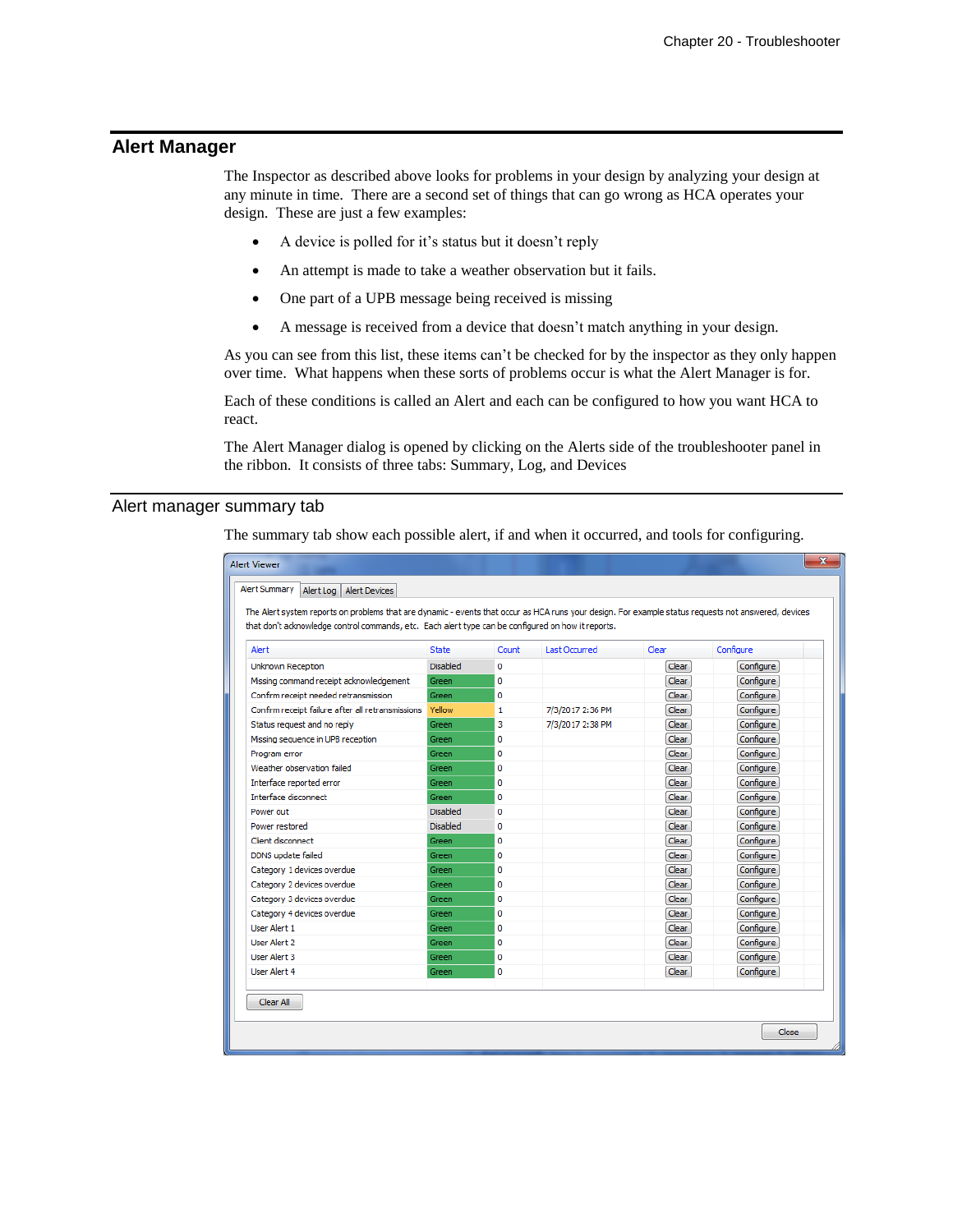The Summary tab lets you view and clear the count for each alert or clear them all using the "Clear All" button. It also shows the alert level – green, yellow or red - for each alert determined from its count. You can also re-configure the alert from this view. Press the "Configure" button or double click the line to open the alert configuration dialog.

All possible alerts are listed. If you want you can disable an alert. When an alert is disabled, if the condition that alert tests for happens, nothing is done - it doesn't log, it doesn't count. It is just like it never happened.

### Alert manager Log tab

The log tab shows information about each alert that happened, when it happened, and any details about it. Don't forget that you can configure an alert to only log once a day, each time, etc. So the count shown on the summary tab doesn't necessarily mean that you will the same number of log entries as the count.

| Alert Summary  | Alert Log Alert Devices     |                  |                            |       |
|----------------|-----------------------------|------------------|----------------------------|-------|
| Remove?        | Alert                       | Time             | Info                       |       |
| $\Box$         | Status request and no reply | 7/3/2017 2:38 PM | Crawl Space - Sensor Power |       |
| $\Box$         | Status request and no reply | 7/3/2017 2:36 PM | Crawl Space - Sensor Power |       |
| $\Box$         | Status request and no reply | 7/3/2017 2:36 PM | Crawl Space - Sensor Power |       |
|                |                             |                  |                            |       |
|                |                             |                  |                            |       |
|                |                             |                  |                            |       |
|                |                             |                  |                            |       |
|                |                             |                  |                            |       |
|                |                             |                  |                            |       |
|                |                             |                  |                            |       |
|                |                             |                  |                            |       |
|                |                             |                  |                            |       |
|                |                             |                  |                            |       |
|                |                             |                  |                            |       |
|                |                             |                  |                            |       |
|                |                             |                  |                            |       |
|                |                             |                  |                            |       |
|                |                             |                  |                            |       |
|                |                             |                  |                            |       |
|                |                             |                  |                            |       |
|                |                             |                  |                            |       |
|                |                             |                  |                            |       |
|                |                             |                  |                            |       |
| Remove Checked |                             |                  |                            |       |
|                |                             |                  |                            | Close |

You can also re-configure the alert from this view. Double click the line to open the alert configuration dialog.

### Alert manager Devices tab

The final tab shows an alternative view of the same information. This tab shows alerts organized by device and the time of the first alert and the time of the last. For each device, you may see more than one type of alert.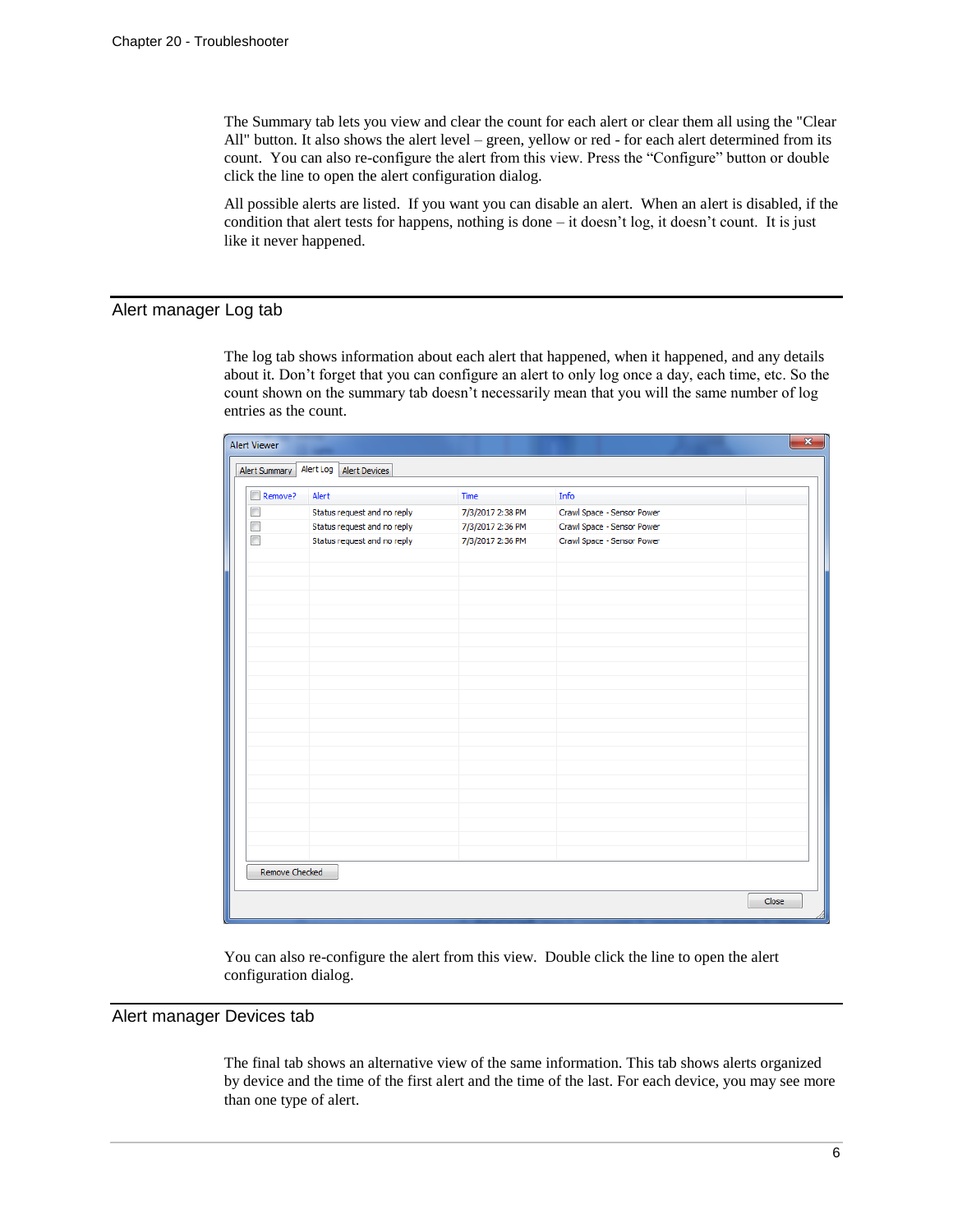| Alert Summary   Alert Log   Alert Devices |                                                     |       |                  |                  |
|-------------------------------------------|-----------------------------------------------------|-------|------------------|------------------|
| Device                                    | Alert                                               | Count | First Occurred   | Last Occurred    |
| Crawl Space - Sensor Power                | Confirm receipt failure after all retransmissions 1 |       | 7/3/2017 2:36 PM | 7/3/2017 2:36 PM |
| Crawl Space - Sensor Power                | Status request and no reply                         | 3     | 7/3/2017 2:36 PM | 7/3/2017 2:38 PM |
|                                           |                                                     |       |                  |                  |
|                                           |                                                     |       |                  |                  |
|                                           |                                                     |       |                  |                  |
|                                           |                                                     |       |                  |                  |
|                                           |                                                     |       |                  |                  |
|                                           |                                                     |       |                  |                  |
|                                           |                                                     |       |                  |                  |
|                                           |                                                     |       |                  |                  |
|                                           |                                                     |       |                  |                  |
|                                           |                                                     |       |                  |                  |
|                                           |                                                     |       |                  |                  |
|                                           |                                                     |       |                  |                  |
|                                           |                                                     |       |                  |                  |
|                                           |                                                     |       |                  |                  |
|                                           |                                                     |       |                  |                  |
|                                           |                                                     |       |                  | Close            |

# Configuring alerts

Each alert can be configured in several ways:

- How often it logs the alert in the alert details log. The possible choices are "never", "each time", "once a day", "start after x and stop after y" a simpler "log after x" and "once"
- How its occurrence changes the green-yellow-red level shown in the HCA ribbon
- Does HCA start a program when it happens? This program could, for example, send a email or SMS message to you reporting what has happened.
- When to clear the alert count.

The next major change was to separate logging from counting. So now you can "never log" but still count occurrences. This can be useful for example if you really don't care about specific devices failures just how well the network is working in general

The alert setup has been changed to have daily, weekly, monthly clear options.

Added to the log options of "never" , "each time", "once a day", "start after x and stop after y" a simpler "log after x" and "once"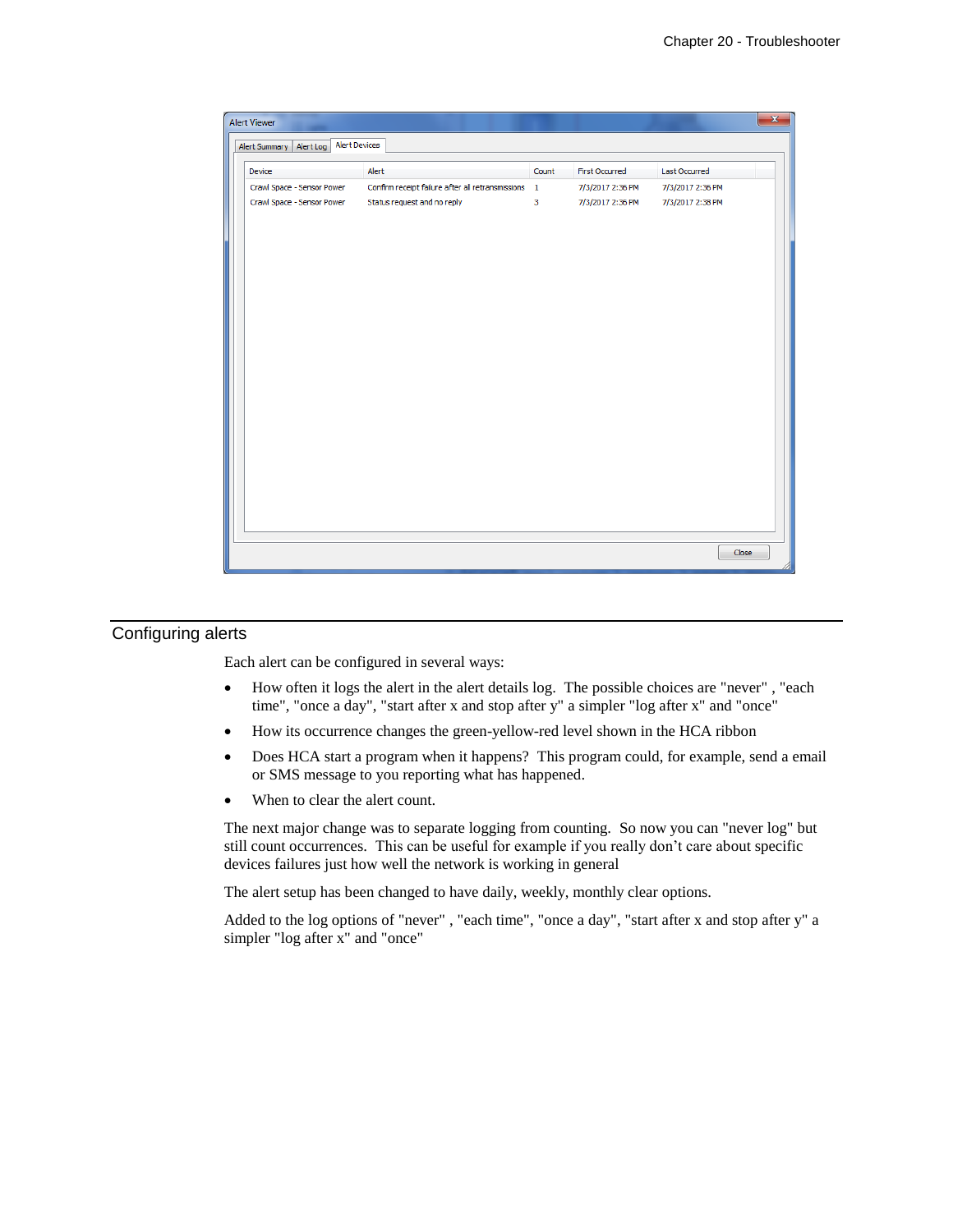| Configuration for alert:  | Status request and no reply                                                                                       |
|---------------------------|-------------------------------------------------------------------------------------------------------------------|
|                           | Disable this Alert                                                                                                |
| If this alert occurrs:    |                                                                                                                   |
| Create an alert log entry | Each Time                                                                                                         |
|                           | occurrences then Red after<br>÷<br>즉<br>5<br>10<br>occurrences<br>and show the inspector alert level Yellow after |
| and start this program    | (none)<br>▼                                                                                                       |
|                           |                                                                                                                   |

In addition to the alerts that the manager watches for HCA also has four "user" alerts that can be triggered by programs using "\_AlertAdd" function in a Compute element.

From the viewer you can configure each alert. There is also an additional way to configure and view the configuration of all alerts at one time. Select from the ribbon *Tools* category *Alerts Setup* button.

| <b>Dynamic Alert Setup</b>                        |      |          |                  |              |                  |                                                 |        |
|---------------------------------------------------|------|----------|------------------|--------------|------------------|-------------------------------------------------|--------|
| Alert Type                                        |      | Enabled? | Log Frequency    |              |                  | Yellow After Red After Run Program Clear Option |        |
| Unknown Reception                                 | Edit | No       |                  |              |                  |                                                 |        |
| Missing command receipt acknowledgement           | Edit | Yes      | Never            | $\mathbf{1}$ | $\overline{2}$   |                                                 | Daily  |
| Confirm receipt needed retransmission             | Edit | Yes      | Never            | 1.           | $\overline{2}$   |                                                 | Daily  |
| Confirm receipt failure after all retransmissions | Edit | Yes      | Never            | $\mathbf{1}$ | 2                |                                                 | Daily  |
| Status request and no reply                       | Edit | Yes      | Fach Time        | 5            | 10 <sup>10</sup> |                                                 | Daily  |
| Missing sequence in UPB reception                 | Edit | Yes      | Max once a day   | 5            | 10 <sup>10</sup> |                                                 | Daily  |
| Program error                                     | Edit | Yes      | Max once a dav   | $\mathbf{1}$ | 2                |                                                 | Daily  |
| Weather observation failed                        | Edit | Yes      | Max once a day   | 5            | 10               |                                                 | Daily  |
| Interface reported error                          | Edit | Yes      | Fach Time        | $\mathbf{1}$ | 10 <sup>10</sup> |                                                 | Daily  |
| Interface disconnect                              | Edit | Yes      | <b>Each Time</b> | $\mathbf{1}$ | $\mathbf{1}$     |                                                 | Daily  |
| Power out                                         | Edit | No       |                  |              |                  |                                                 |        |
| Power restored                                    | Edit | No       |                  |              |                  |                                                 |        |
| Client disconnect                                 | Edit | Yes      | Each Time        | $\mathbf{1}$ | 10 <sup>10</sup> |                                                 | Daily  |
| DDNS update failed                                | Edit | Yes      | Never            | $\mathbf{1}$ | $\overline{2}$   |                                                 | Daily  |
| Category 1 devices overdue                        | Edit | Yes      | Each Time        | 1.           | $\overline{2}$   |                                                 | Weekly |
| Category 2 devices overdue                        | Edit | Yes      | Never            | 1            | $\overline{2}$   |                                                 | Daily  |
| Category 3 devices overdue                        | Edit | Yes      | Never            | 1.           | $\overline{2}$   |                                                 | Daily  |
| Category 4 devices overdue                        | Edit | Yes      | Never            | $\mathbf{1}$ | 2                |                                                 | Daily  |
| User Alert 1                                      | Edit | Yes      | Never            | 1.           | $\overline{2}$   |                                                 | Daily  |
| <b>User Alert 2</b>                               | Edit | Yes      | Never            | 1.           | 2                |                                                 | Daily  |
| <b>Liser Alert 3</b>                              | Edit | Yes      | Never            | 1.           | $\overline{2}$   |                                                 | Daily  |
| <b>User Alert 4</b>                               | Edit | Yes      | Never            | 1            | $\overline{2}$   |                                                 | Daily  |
|                                                   |      |          |                  |              |                  |                                                 |        |

Like the Alert Viewer this shows all the alerts and information about their configuration. Press the *Edit* button to configure an alert.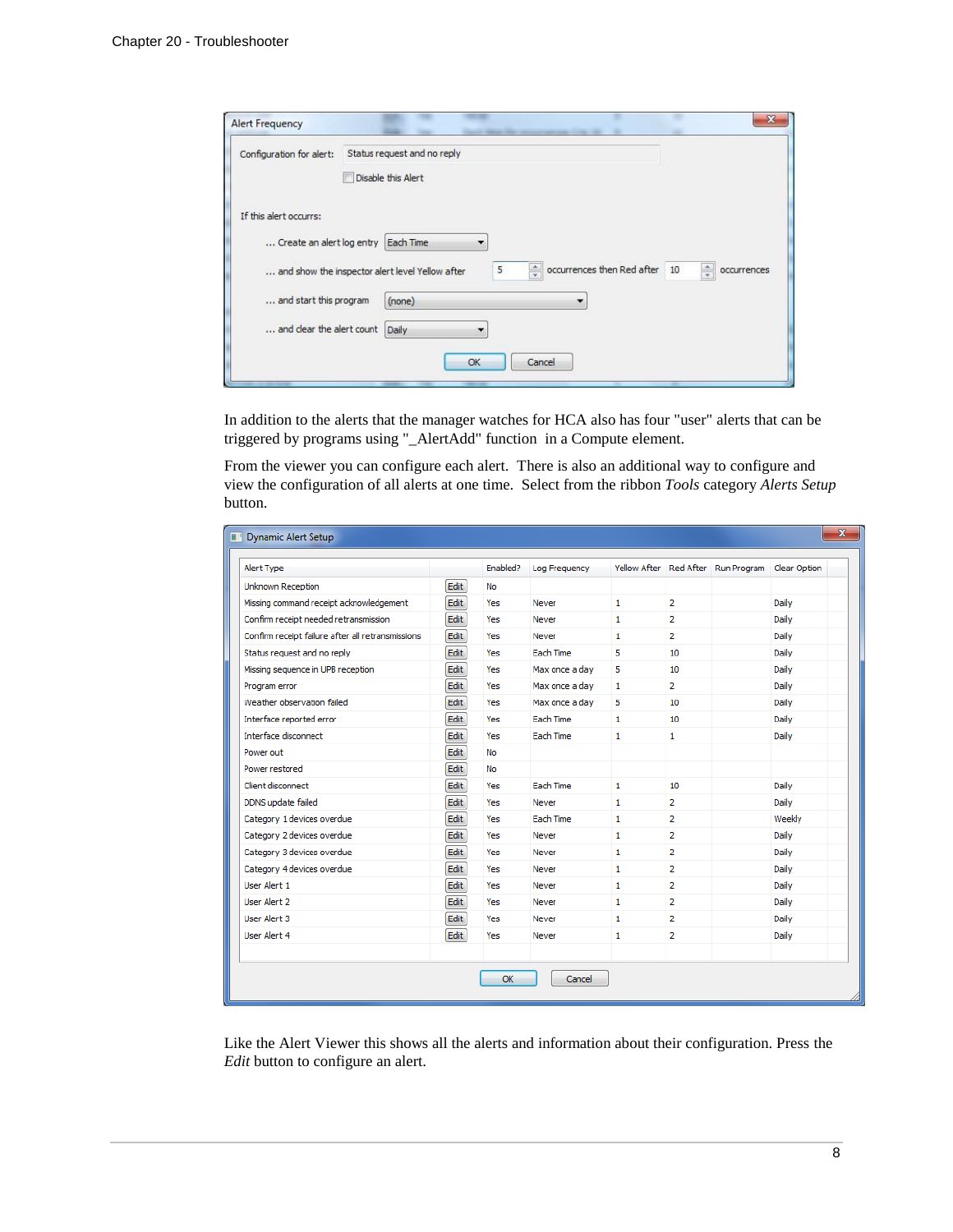#### Device Overdue alerts

One of the most useful alerts and one that takes some additional configuration is the Alert called "Category x devices overdue". This alert lets you specify a set of devices and a time. The time specified if the duration since that last reception from the device where it will be considered "overdue". That is, HCA should have seen a reception within that time.

This alert can be very useful when working with battery powered devices to make sure that they don't "go dark" and are not heard from.

There are 4 separate alerts that you can use. Why four? The idea is that some devices you expect to be heard from daily, others weekly, and still others are a different time schedule. By sorting your devices into these different categories and configuring separate alerts for each category you can express the different "check in " times.

| Configuration for alert:                                                                                                   | Category 1 devices overdue                             |                                                          |                                                                                                                                |                              |
|----------------------------------------------------------------------------------------------------------------------------|--------------------------------------------------------|----------------------------------------------------------|--------------------------------------------------------------------------------------------------------------------------------|------------------------------|
|                                                                                                                            | Disable this Alert                                     |                                                          |                                                                                                                                |                              |
| When this alert occurrs:                                                                                                   |                                                        |                                                          |                                                                                                                                |                              |
|                                                                                                                            | Create an alert log entry Each Time<br>▼               |                                                          |                                                                                                                                |                              |
|                                                                                                                            | and show the troubleshooter alert level Yellow after 1 | $\Rightarrow$                                            | occurrences then Red after 2                                                                                                   | $\frac{1}{2}$<br>occurrences |
| and start this program (none)                                                                                              |                                                        |                                                          |                                                                                                                                |                              |
|                                                                                                                            | and clear the alert count Weekly                       |                                                          |                                                                                                                                |                              |
| Device Selection                                                                                                           |                                                        |                                                          |                                                                                                                                |                              |
| Crawl Space - Driveway Sensor<br>Crawl Space - Sensor Power                                                                |                                                        | $\mathord{\rightarrow}$<br>$\frac{1}{2}$<br>$\leftarrow$ | Dining Room - Motion detector<br>Down Bath - Motion detector<br>Great Room - Motion Sensor<br>Master Bedroom - Motion detector |                              |
| Dining Room - Lights<br>Down Bath - Ceiling Lights                                                                         |                                                        |                                                          |                                                                                                                                |                              |
| Down Hallway - Hallway<br>Entry - Keypad                                                                                   |                                                        |                                                          | Office - Motion Sensor<br>Stairway - Motion detector                                                                           |                              |
| Great Room - Curio<br>Great Room - Holiday Lights<br>Great Room - Keypad<br>Great Room - Lights<br>Great Room - Tower Left |                                                        | $\,>$<br>$<<$                                            |                                                                                                                                |                              |
| Alert if no reception in: 1                                                                                                | $\frac{1}{x}$ hours 0<br>$\frac{4}{x}$ days 12         | $\frac{1}{x}$ minutes                                    |                                                                                                                                |                              |

If any device in the set doesn't have a reception within the specified time then the alert happens.

This alert is a bit different that the others. In that the alert can automatically clear when the device is heard from. Normally alerts only clear by user action. But in the overdue alerts, if a device is currently overdue and then is heard from, then any alert for it is cleared.

As with all alerts you can configure an action if the alert occurs to run a program. In the case of overdue alert the program is only run once even if the device continues to be overdue. The program doesn't get run again until after the device has checked in and then goes overdue again. For example suppose that device D is overdue if not heard from in 2 hours. Here is a timeline of what happens.

**00:00**: HCA Starts

**00:50**: Device D reception

**02:50** Two hours since device D was heard from so the overdue action happens and that can include starting program P

**05:00**: Device D is still overdue but program P isn't started

**05:04**: Device D is received. This clears the overdue alert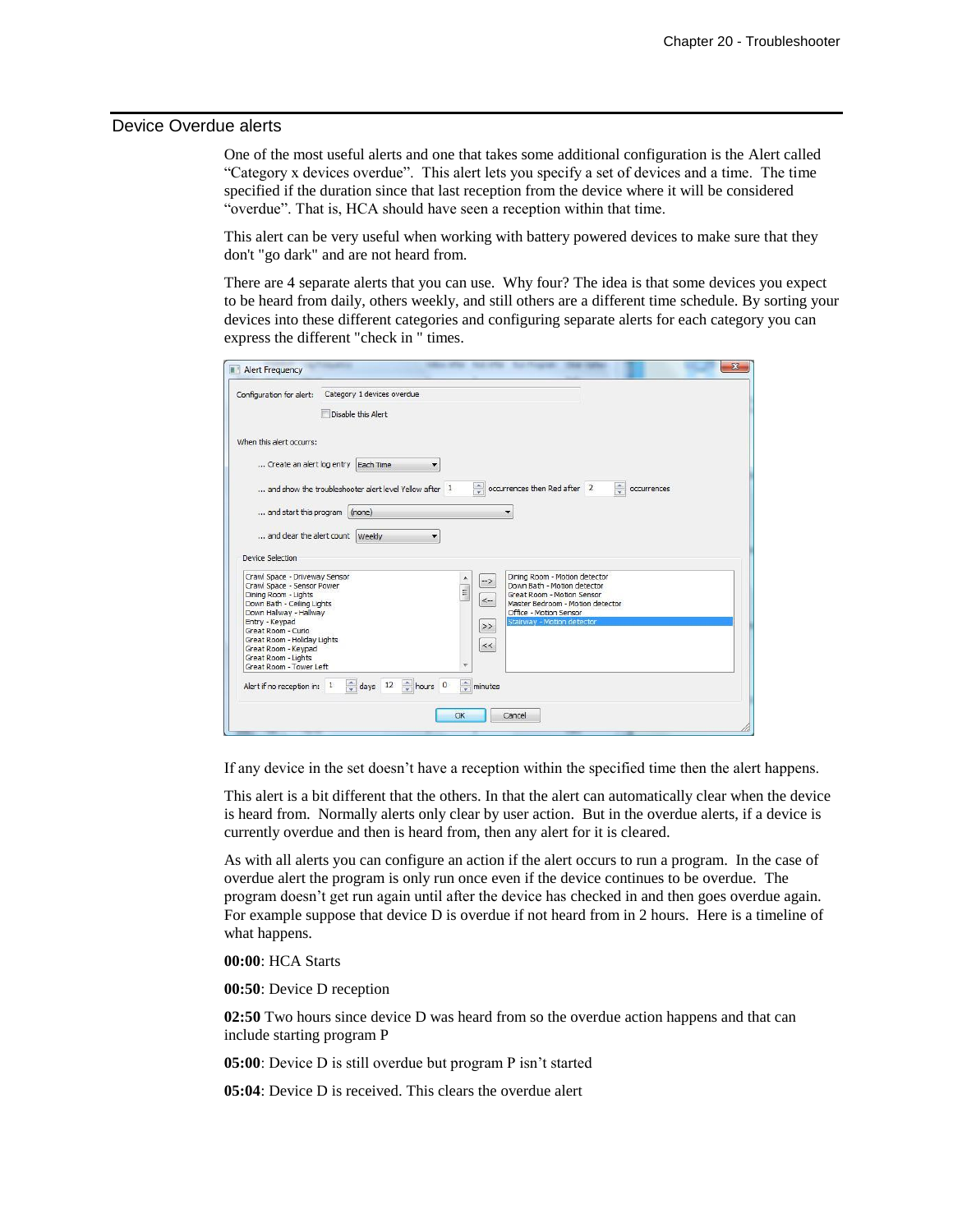**07:04**: Device D is again overdue. This time program P is run as part of raising the alert

The overdue mechanism only checks every 15 minutes for overdue devices so you can't rely on tothe-minute reporting.

#### Per device alerts

Alerts that apply to devices now keep track of the count per device. This means that you can say, for example, "log once" and that means log once per device. The alerts that this kind of counting applies to:

- UPB: Missing sequence in transmission
- UPB: Missing ACK
- Insteon: Message ACK
- Status request and no reply
- Confirm receipt needed retransmission
- Confirm receipt failure after all retransmissions
- Program error
- Overdue devices

While the logging for these alert conditions is driven by the alert setup and the per-device count, the red/yellow/green determination for the alert comes from the totals of all devices.

Suppose, for example if you have the "Program error" configured as "log once a day", yellow after 4, red after 8.

- If program P makes an error it will log since it is the  $1<sup>st</sup>$  for "P" today.
- If program P makes another error it will not log since it is the  $2<sup>nd</sup>$  today
- If program P1 makes an error it will log since it is the first for "P1" today

In this alert (program error) each program treats the log options based upon its own counts. To continue this example, at this point there have been 3 total program errors and that's still a green condition.

If program C now makes an error, it logs – first for "C" today - and since the total count is now 4 a yellow condition exists.

### Alert colors

An alert that appears in the details log doesn't have - in itself - a red/yellow/green level. This is different than the static inspector which classifies all things it finds as red or yellow so each item listed in the inspector report does have a level for it.

The alert mechanism is different and looks at all alert counts and makes a determination if overall there is a green/yellow/red level for alerts. So the determination of the current level is the higher level of the static inspector level and the alerts level.

### Alert manager final issues

There are two issues related to your automation interfaces. Interface capabilities problems are reported as an inspector issue – for example needing a UPB interface but not having once configured. Issues with interfaces configured but not connected are now reported to as an Alert issue.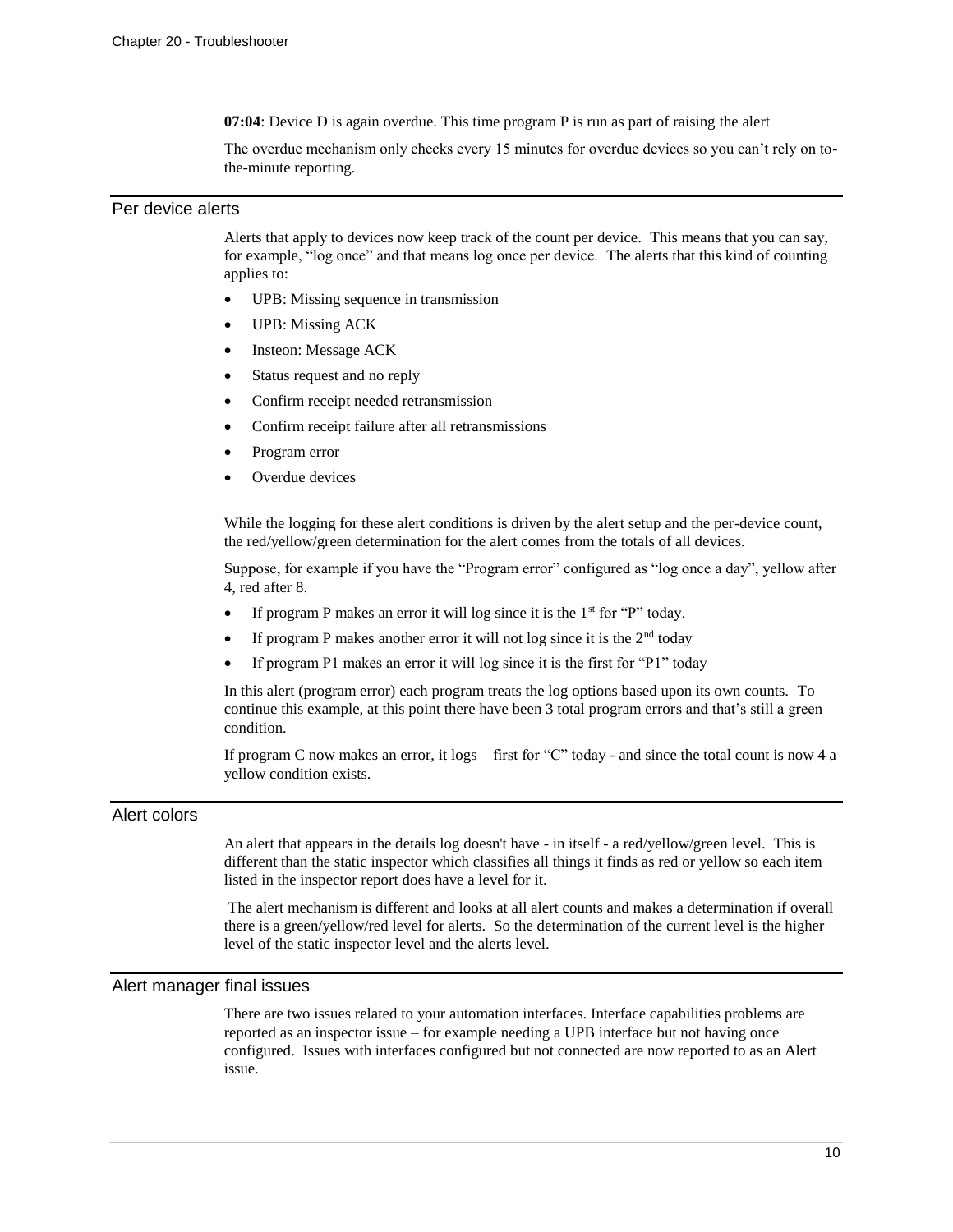There is a "disable" for devices to opt out of the alert general mechanism. Suppose for example you have a device that tends to have status request response problems and you have a program that polls it several times to get the result. You may want that device to opt out of the alert mechanism so it doesn't get reported upon.

| Name | References                                                               |                                                                           |      |                                                           |                                                                                                                                                                                                                                                                                                                                                                                                                                                                                                              | Power Track |  |  |         | Green |        |          |  |
|------|--------------------------------------------------------------------------|---------------------------------------------------------------------------|------|-----------------------------------------------------------|--------------------------------------------------------------------------------------------------------------------------------------------------------------------------------------------------------------------------------------------------------------------------------------------------------------------------------------------------------------------------------------------------------------------------------------------------------------------------------------------------------------|-------------|--|--|---------|-------|--------|----------|--|
|      | Notes                                                                    | Room                                                                      | Type | UPB Id                                                    | Restart<br>Triggers<br>Options<br>Icon                                                                                                                                                                                                                                                                                                                                                                                                                                                                       |             |  |  | Display | Log   | Groups | Schedule |  |
|      | Don't log receptions<br>disable Send logging.<br>Don't log transmissions | This device opts out of any configured alerts                             |      | devices participate in this mechanism but some shouldn't. | When signals are received that match the address or one of the triggers for this device, a Receive entry<br>is made in the HCA log. Use this option to disable reception logging.<br>When signals are sent to this device, a Send entry is made in the HCA log. Use this option to<br>The Alert Manager looks for problems that happen when the device is controlled. Different kinds of conditions<br>can be watched for and are configured in the Alert Manager. But there may be circumstances where most |             |  |  |         |       |        |          |  |
|      | Log to:                                                                  | Which log file should this device log to?<br>Log for this device protocol |      |                                                           |                                                                                                                                                                                                                                                                                                                                                                                                                                                                                                              |             |  |  |         |       |        |          |  |

# **The Log**

.

Logging is a vitally important first step for troubleshooting because it helps you keep track of what's going on. You can also use the log to help diagnose odd behavior in your home.

The log keeps track of:

- when commands are sent and received
- which interface, if applicable, was associated with the message
- when errors are encountered
- start and stop times
- actions that programs take

As you can see, the log is a file that contains an entry for just about every action that HCA takes.

You can configure HCA to use a single log file, or you can configure up to three log files each assigned to log different actions.

There are two parts to each log. These are: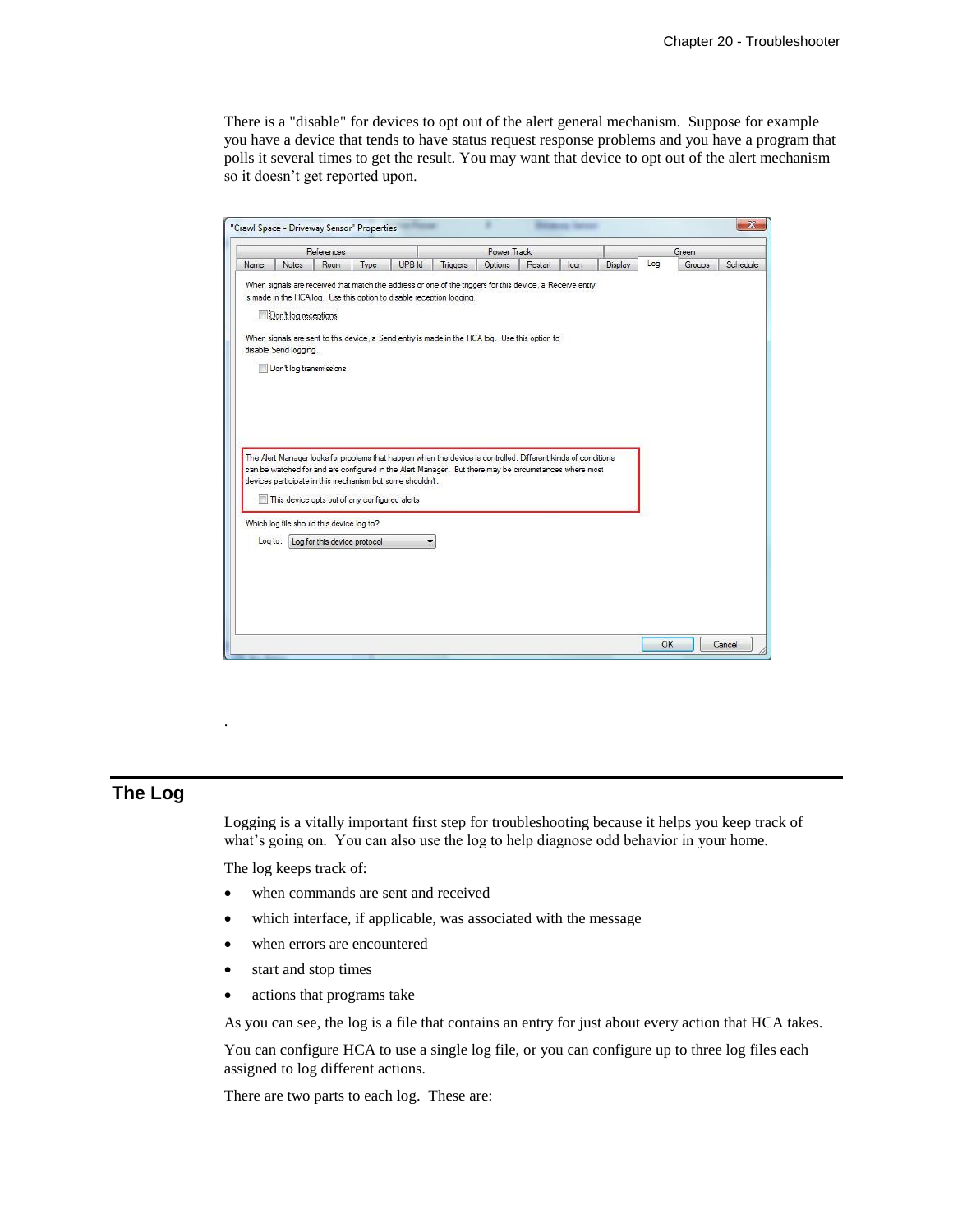- The current log file. The contents of this file are stored in a proprietary format and its contents are viewed using the Log Viewer. HCA always has the current log file open.
- The historical log file is stored in a comma separated format and can be loaded into spreadsheet and/or database programs. HCA opens the historical log file only at midnight so you can almost always access it with other programs (for example, Microsoft Excel or Microsoft Access) in order to view its contents.

# Log Setup

Before discussing how to view the contents of the log, the first steps are to establish where the log files reside, what information is placed in them, and how big the files can become.

In the *Tools* ribbon category, the *Log Setup* button opens the log configuration tool.

| Log Usage Configuration                                                                                                                                                                                                                                                                                             |                              |                          |                                                       | x |
|---------------------------------------------------------------------------------------------------------------------------------------------------------------------------------------------------------------------------------------------------------------------------------------------------------------------|------------------------------|--------------------------|-------------------------------------------------------|---|
| Log entries for these protocols are added to which log?<br>X <sub>10</sub>                                                                                                                                                                                                                                          |                              |                          | Log entries for these actions are added to which log? |   |
| V Log sends<br>Log <sub>1</sub>                                                                                                                                                                                                                                                                                     | $\sqrt{ }$ Log receives      | Program Start / Stop     | Log <sub>2</sub>                                      |   |
| Phillips Hue<br>Log <sub>2</sub><br>$\triangledown$ Log sends                                                                                                                                                                                                                                                       | $\triangledown$ Log receives | Program Elements         | Log <sub>2</sub>                                      |   |
| <b>UPB</b>                                                                                                                                                                                                                                                                                                          |                              | Variable Change          | Log <sub>3</sub>                                      |   |
| Log <sub>1</sub><br>V Log sends                                                                                                                                                                                                                                                                                     | $\triangledown$ Log receives | Room On / Off            | Log <sub>3</sub>                                      |   |
|                                                                                                                                                                                                                                                                                                                     |                              | Auto Off Log 3           |                                                       |   |
|                                                                                                                                                                                                                                                                                                                     |                              | Client Connect No Log    |                                                       |   |
|                                                                                                                                                                                                                                                                                                                     |                              | Client Disconnect No Log |                                                       |   |
|                                                                                                                                                                                                                                                                                                                     |                              |                          |                                                       |   |
|                                                                                                                                                                                                                                                                                                                     |                              |                          |                                                       |   |
|                                                                                                                                                                                                                                                                                                                     |                              |                          |                                                       |   |
|                                                                                                                                                                                                                                                                                                                     |                              |                          |                                                       |   |
| Exceptions for log use for Devices, Programs, and Groups                                                                                                                                                                                                                                                            |                              |                          |                                                       |   |
| Name                                                                                                                                                                                                                                                                                                                | Action                       |                          |                                                       |   |
| Master Bedroom - Lights                                                                                                                                                                                                                                                                                             | Always uses log 1            |                          |                                                       |   |
| Master Bath - Mirror Lights                                                                                                                                                                                                                                                                                         | Always uses log 2            |                          |                                                       |   |
| Motion - Any Motion                                                                                                                                                                                                                                                                                                 | Doesn't log elements         |                          |                                                       |   |
| Motion - Battery Check                                                                                                                                                                                                                                                                                              | Doesn't log elements         |                          |                                                       |   |
| Note: To change the log used for a particular device, program, or group, open its properties and select the Log tab.<br>Unless changed in a device's properties, a device uses the log selected for its protocol.<br>Unless changed in a program's properties, a program uses the log selected for program actions. |                              |                          |                                                       |   |
|                                                                                                                                                                                                                                                                                                                     | OK                           | Cancel                   |                                                       |   |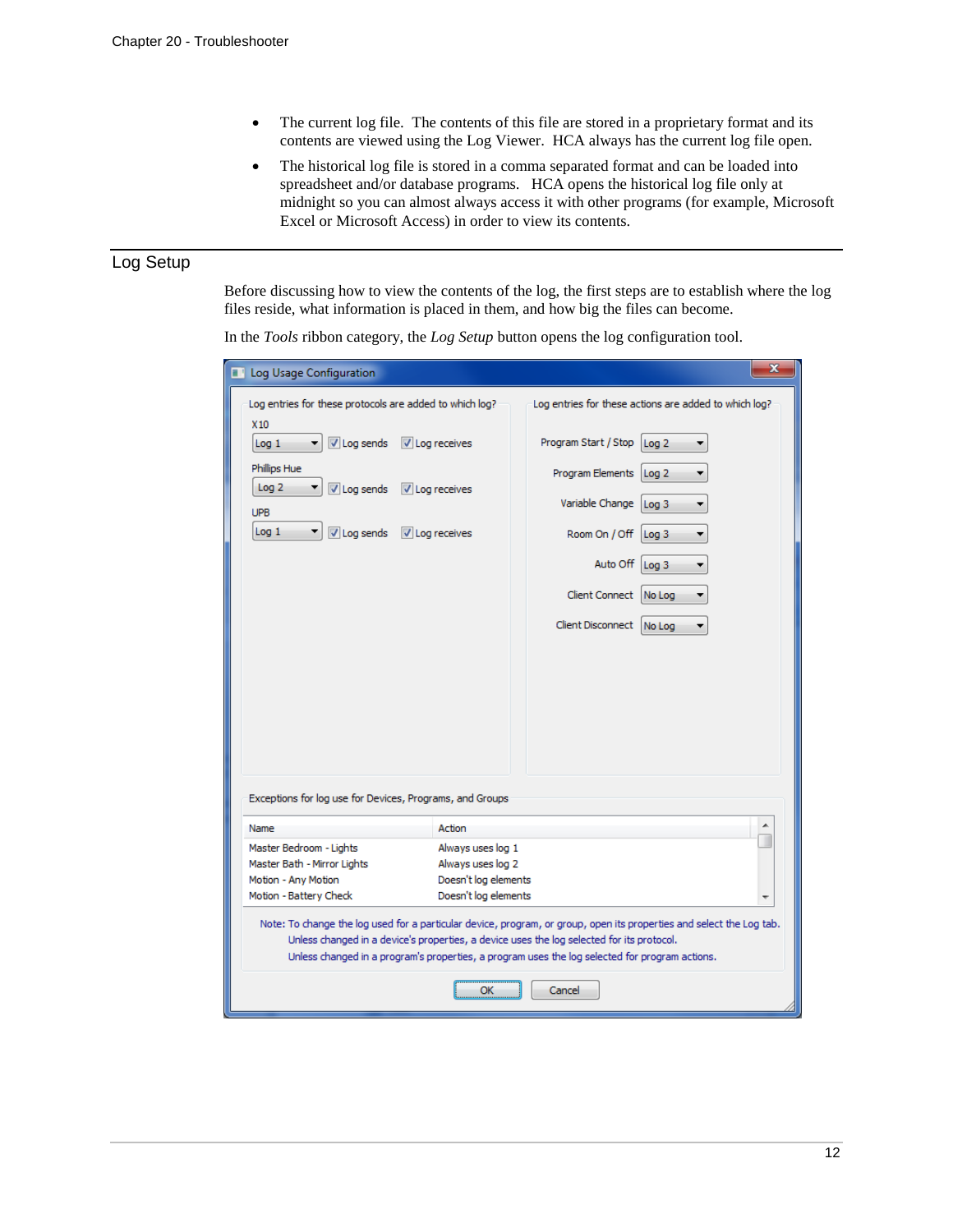The top left shows all the protocols in use by the design. In this example there are three: UPB, X10, and Phillips Hue. Other designs could show others. Associated with each protocol is the selection of which of the three logs – or no log - used for the actions of devices that communicate using that protocol. In this example actions of X10 and UPB devices go to log 1 and actions on Phillips Hue devices go to log 2.

In addition to specifying what log is used for which protocol, checkboxes are also available to control what is logged. The options are:

#### Log commands sent

Check this box, and every time an On, Off, or Dim command is sent for that protocol, an entry is made in the log.

#### Log commands received

Check this box, and every time a command is received from a device of that protocol, an entry is made in the log.

The top right section is for selection of those HCA actions that produce log entries, and which of the three logs – or no log – they are directed into. These are:

#### Log when programs start and stop

Check this box if you want to log whenever a program starts or stops. Unlike the "Log executed program elements" option, this option only adds log entries when a program starts running and when it stops. No other executed elements are logged.

#### Log executed program elements

Check this box if you want to log program elements. This means that for every program that is started, as each element of the program is executed, HCA makes an entry in the log. You may find this useful for verifying new or modified programs perform as you expect them to.

#### Log each time a variable changes valuev

Check this box if you want to log whenever one of your variables changes its value. Variables are described in the Programs chapter.

#### Log room on/off and auto off timers for devices and rooms

The log can show when rooms are determined to be on and off and the action of auto off configuration for devices.

#### Client Connect / Disconnect

When a client connects or disconnects from the server that action can also be logged.

While the protocol section controls where you will find log entries for a given protocol, each device, program, and group has a *Log* tab in its properties. That can be used to modify, on an object by object basis, which log is used for that specific device or program. Any devices or programs where you have used the log tab to make explicit log configuration are listed in the lower section of this dialog.

In the above image two devices – Master Bedroom-Lights and Master Bath-Mirror Lights – explicitly direct their actions to a specific log regardless of their protocol. And two programs – Motion-Any Motion and Motion-Battery Check – are configured to not log their actions at all.

#### **Where to store the log**

Once you've decided that you want to log HCA activities, you need to provide the path of where the log files are to be placed. This is done from the *Log Storage* tool opened from the *Tools* ribbon category.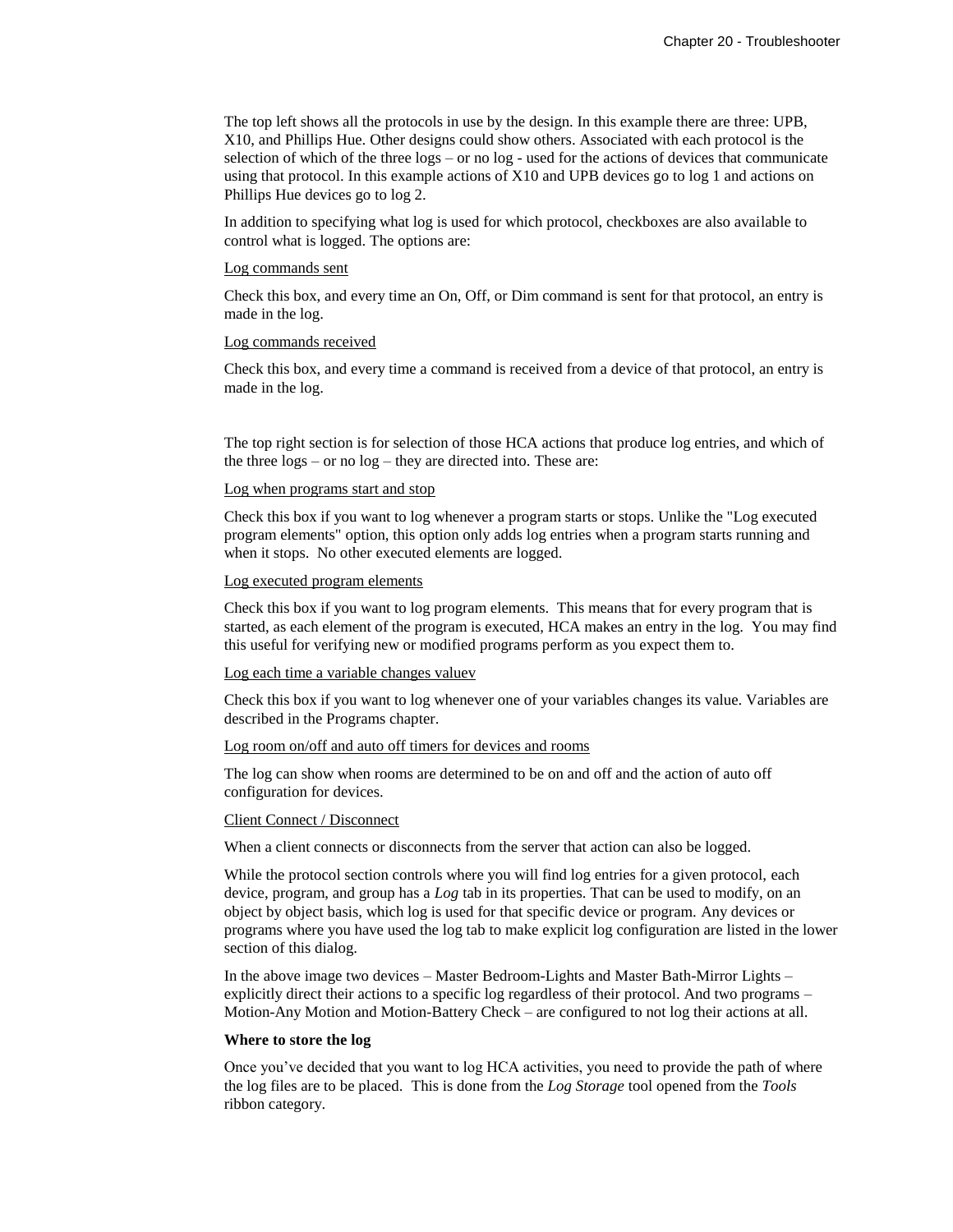|                     | Log Storage Configuration                                                               |               |
|---------------------|-----------------------------------------------------------------------------------------|---------------|
| Log <sub>1</sub>    |                                                                                         |               |
| Current log file    | C:\Users\kharm_000\Documents\HCA\Logs\HCA Current Log.log                               | <b>Browse</b> |
| Historical log file | C:\Users\kharm_000\Documents\HCA\Logs\HCA Historical Log.csv                            | <b>Browse</b> |
| 500<br>Retain       | $\div$<br>current log entries. Can be viewed in the log viewer.                         |               |
| 5000<br>Retain      | 칅<br>historical log entries. Can be loaded into spreadsheet and database programs.      |               |
|                     |                                                                                         |               |
| Log <sub>2</sub>    |                                                                                         |               |
| Current log file    | C:\Users\kharm_000\Documents\HCA\Logs\HCA Current Log2.log                              | <b>Browse</b> |
| Historical log file |                                                                                         | <b>Browse</b> |
| 500<br>Retain       | $\hat{\mathbf{z}}$<br>current log entries. Can be viewed in the log viewer.             |               |
| 0<br>Retain         | 췌<br>historical log entries. Can be loaded into spreadsheet and database programs.      |               |
|                     |                                                                                         |               |
| Log <sub>3</sub>    |                                                                                         |               |
| Current log file    | C:\Users\kharm_000\Documents\HCA\Logs\HCA Current Log3.log                              | <b>Browse</b> |
| Historical log file |                                                                                         | <b>Browse</b> |
| 500<br>Retain       | $\div$<br>current log entries. Can be viewed in the log viewer.                         |               |
| 0<br>Retain         | $\div$<br>historical log entries. Can be loaded into spreadsheet and database programs. |               |
|                     |                                                                                         |               |
|                     | OK<br>Cancel                                                                            |               |

Use the Browse button to locate and specify the directory to use and the file name for each file.

#### **What to do with log entries**

Associated with both log files are separate *retain* values. The operation of these two files and their *retain* values is as follows.

- At midnight of each day the number of entries contained in the current log file is compared to its retain setting. If there are fewer log entries than the setting, nothing more is done.
- If there are more entries than the retain setting, the oldest log entries are moved from the current log file to the end of the historical log file. The number of entries moved is the number necessary to bring the entry count of the current log file down to the retain setting. If there is no historical log file, the excess log entries are simply deleted.

Once the current log file has been pared down to its retain value, the same operation is performed on the historical log to reduce it, if necessary, to the number of entries in its retain value. Any excess entries removed are simply deleted.

HCA can operate without an historical log file. Without an historical log file, only those entries in the current log will be retained and only up to the limit specified in the "retain" value.

For example,

Using this, each interface can direct any log entries for it to a specific log.

In addition to this, any device or program can also direct log entries for it to their own log. This choice is made on the Log tab of a device, or program properties dialog.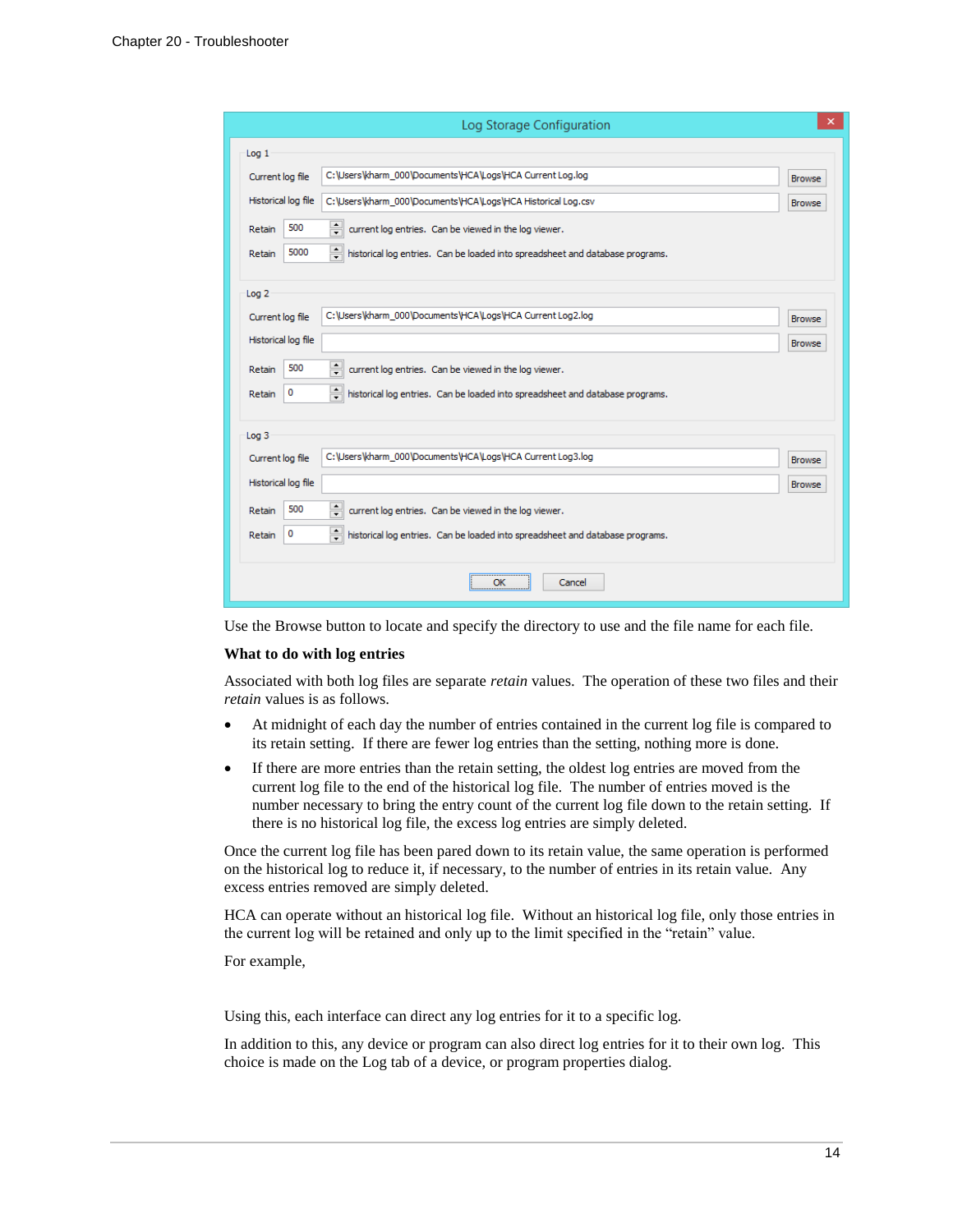# Log Viewer

 $\begin{array}{|c|c|c|c|c|}\hline \multicolumn{1}{|c|}{\mathbf{E}} & \multicolumn{1}{|c|}{\mathbf{X}} \\\hline \end{array}$ Primary Log: No filter (1786 / 1786) Entry Date **HW** Cmd Id Name 3/6/2016 12:41:51 PM  $\bigoplus$ X10 OFF W80... E<sub>8</sub> Motion - Moti.  $\bigoplus$ X10 3/6/2016 12:41:51 PM W80... OFF E8 Office - Motio..  $\bigoplus$ X10 3/6/2016 12:41:55 PM W80... OFF E<sub>5</sub> Motion - Moti..  $\bigoplus$ X10 3/6/2016 12:41:55 PM W80... OFF E<sub>5</sub> Great Room -..  $\n<sup>①</sup>UPB$ 3/6/2016 12:59:43 PM UPB ... ACTIV **House Yellow** 3/6/2016 1:05:01 PM O UPB UPB ... ON 042 Crawl Space ... 3/6/2016 1:05:06 PM  $\n **Note**\n$ Weather observation taker 3/6/2016 1:05:07 PM O UPB UPB ... OFF 042 Crawl Space ...

Motion - Moti...

Motion - Moti..

Great Room -..

Programs - H..

Motion - Moti..

Motion - Moti..

Dining Room ...

Dining Room

**Dining Room** 

Motion - Moti..

Great Room -..

Motion - Moti..

Dining Room ..

Dining Room

Room Triggered ON by: Dining Room - Motion d.,

Room Triggered Off by: Dining Room - Motion de.

Room Triggered ON by: Dining Room - Motion d.

E<sub>5</sub>

E<sub>5</sub>

F5

K8

K8

K8

K<sub>8</sub>

E5

E<sub>5</sub>

K8

K<sub>8</sub>

W80... ON

W80... ON

W80... ON

W80... ON

W80... ON

W80... ON

W80... OFF

W80... OFF

W80... OFF

W80... OFF

W80... ON

| Each log has a viewer associated with it that can be opened from the log view buttons in the ribbon |  |  |  |  |
|-----------------------------------------------------------------------------------------------------|--|--|--|--|
| Control category.                                                                                   |  |  |  |  |

| Filter with: No Filter<br>Filters                                                             | Copy to clipboard   -[2]<br>Clear |  |
|-----------------------------------------------------------------------------------------------|-----------------------------------|--|
| At first glance, the Log Viewer appears very complex but don't panic! The log viewer contains |                                   |  |

these items: • A large display area lists each log entry—one per line. Each entry contains these items:

The type of entry

3/6/2016 1:17:16 PM

3/6/2016 1:17:16 PM

3/6/2016 1:17:16 PM

3/6/2016 1:17:27 PM

3/6/2016 1:17:27 PM

3/6/2016 1:17:27 PM

3/6/2016 1:17:27 PM

3/6/2016 1:17:27 PM

3/6/2016 1:17:28 PM

3/6/2016 1:18:39 PM

3/6/2016 1:18:39 PM

3/6/2016 1:18:51 PM

3/6/2016 1:18:51 PM

3/6/2016 1:18:51 PM

 $\bigoplus$ X10

 $\ddot{•}$  X10

 $\bigoplus$ X10

 $\ddot{•}$  X10

 $\bigoplus$ X10

 $\bigoplus$ X10

 $\bigoplus$ X10

 $\Box$ ROff

 $\bigoplus$  X10

 $\bigoplus$ X10

 $\bigoplus$ X10

 $\bigoplus$ X10

 $\Box$ ROff

AutoX10

- The date and time it was added to the log
- The automation interface used if there is one. For an interface connected to a serial port, the port numbers is enclosed in ()'s
- For Send and Receive entries, the type of command sent or received
- The address or id or the transmitter or receiver.
- The name of the device, program, group, or controller for this entry.
- Any additional information or notes
- Along the bottom, an area labeled *Filter* provides options you can use to see just certain kinds of entries that the log contains.
- A *Clear* button. Click it to move the contents of the current log to the historical log and totally clear the current log file.
- A *Copy to clipboard* button. Select a range of entries in the log then press the copy button. This places the log entries on the Windows clipboard. This is a very useful way to send sections of the log to Technical Support.
- A Push-pin that can stop or resume the log from updating while you have it open on the screen. When *pinned*, no new entries appear. When *un-pinned* any receptions, transmissions, programs, etc that are happening in the background log in real time as they occur. You may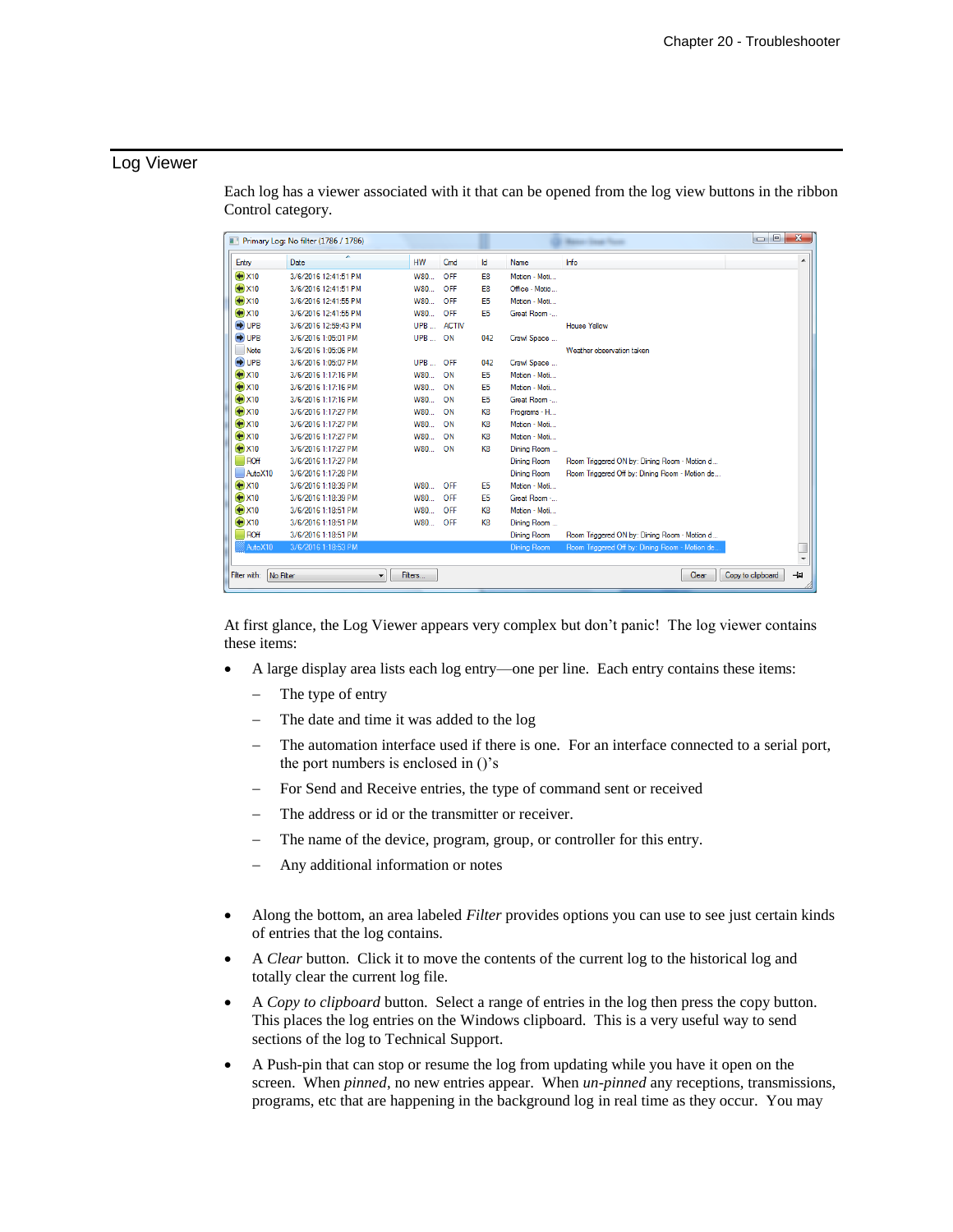want to pin the log while you are looking though it, sorting, filtering, etc. When *un-pinned*, the log viewer jumps to the top or the bottom - depending upon the sort – when something in the background adds an entry while the log viewer is open.

There are different types of log entries that you may see. They appear in the Entry column. There are these general types

| <b>Entry type</b> | Used for                                                                                                                       |  |
|-------------------|--------------------------------------------------------------------------------------------------------------------------------|--|
| <b>Note</b>       | For general messages.                                                                                                          |  |
| Send              | For commands sent.                                                                                                             |  |
|                   | There are many different sib-types of Send for the<br>various protocols: X10, UPB, Insteon, Zwave, etc.                        |  |
| Receive<br>(Rcvc) | For commands received. These are for commands<br>whose source or target matches a device, group, or<br>program in your design. |  |
|                   | Like Send there are different sub-types of Receive for<br>the different protocols.                                             |  |
| Program<br>(Pgm)  | For programs when they start, stop, and for each<br>element while a program executes.                                          |  |
|                   | There is also a sub-type used to show program errors.                                                                          |  |
| Error             | For problems.                                                                                                                  |  |

For send and receive log entries, each interface type – Insteon, UPB, IR – has a different color and you can use the colors to quickly see where the messages are coming from if your automation solution integrates different protocols.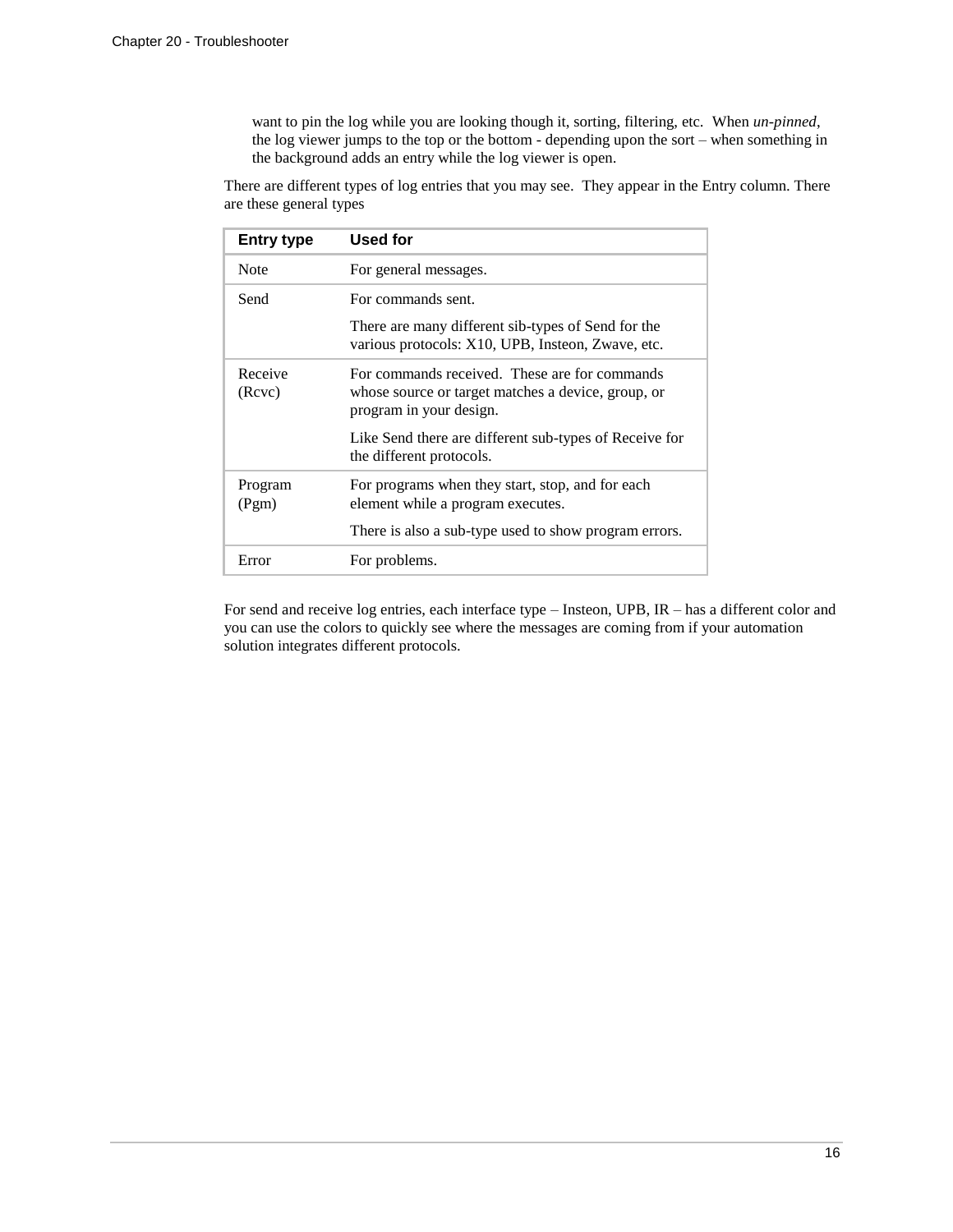| <b>Entry type</b> | <b>Used for</b>               |  |  |
|-------------------|-------------------------------|--|--|
| ON                | On command                    |  |  |
| <b>OFF</b>        | Off command                   |  |  |
| <b>DIM</b>        | Dim command                   |  |  |
| <b>BRT</b>        | Bright command                |  |  |
| <b>AUF</b>        | All Units Off command         |  |  |
| <b>ALO</b>        | All Lights On command         |  |  |
| <b>ALF</b>        | All Lights Off command        |  |  |
| S-REQ             | Status request                |  |  |
| S-ON              | Status On                     |  |  |
| S-OFF             | Status Off                    |  |  |
| <b>ADDR</b>       | Address                       |  |  |
| <b>GOTO</b>       | <b>UPB</b> Goto command       |  |  |
| $FADE+$           | UPB Fade up command           |  |  |
| FADE-             | UPB Fade down command         |  |  |
| <b>FDST</b>       | UPB Fade stop command         |  |  |
| <b>ACTIV</b>      | <b>UPB</b> Activate command   |  |  |
| <b>DEACT</b>      | <b>UPB</b> Deactivate command |  |  |
| <b>BLINK</b>      | UPB Blink command             |  |  |
| <b>IR</b>         | IR transmission               |  |  |

There are several types of entries in the *Cmd* column. They show what type of command was sent or received. The Log Viewer shows these as:

# Using the Log Viewer

In working with the Log Viewer, there are a few things you can do to make it easier to see and use the entries:

- You can resize each column (with the mouse pointer) by dragging the breaks between the column headers in either direction, to make the columns larger or smaller.
- Click a column header to sort that column. The first time you click the column it sorts in ascending order. If you click it again, it re-sorts into descending order. The sort column is show with a gray background. The column header shows the sort direction with an upward pointing triangle (sort ascending) and a downward pointing triangle (sort descending).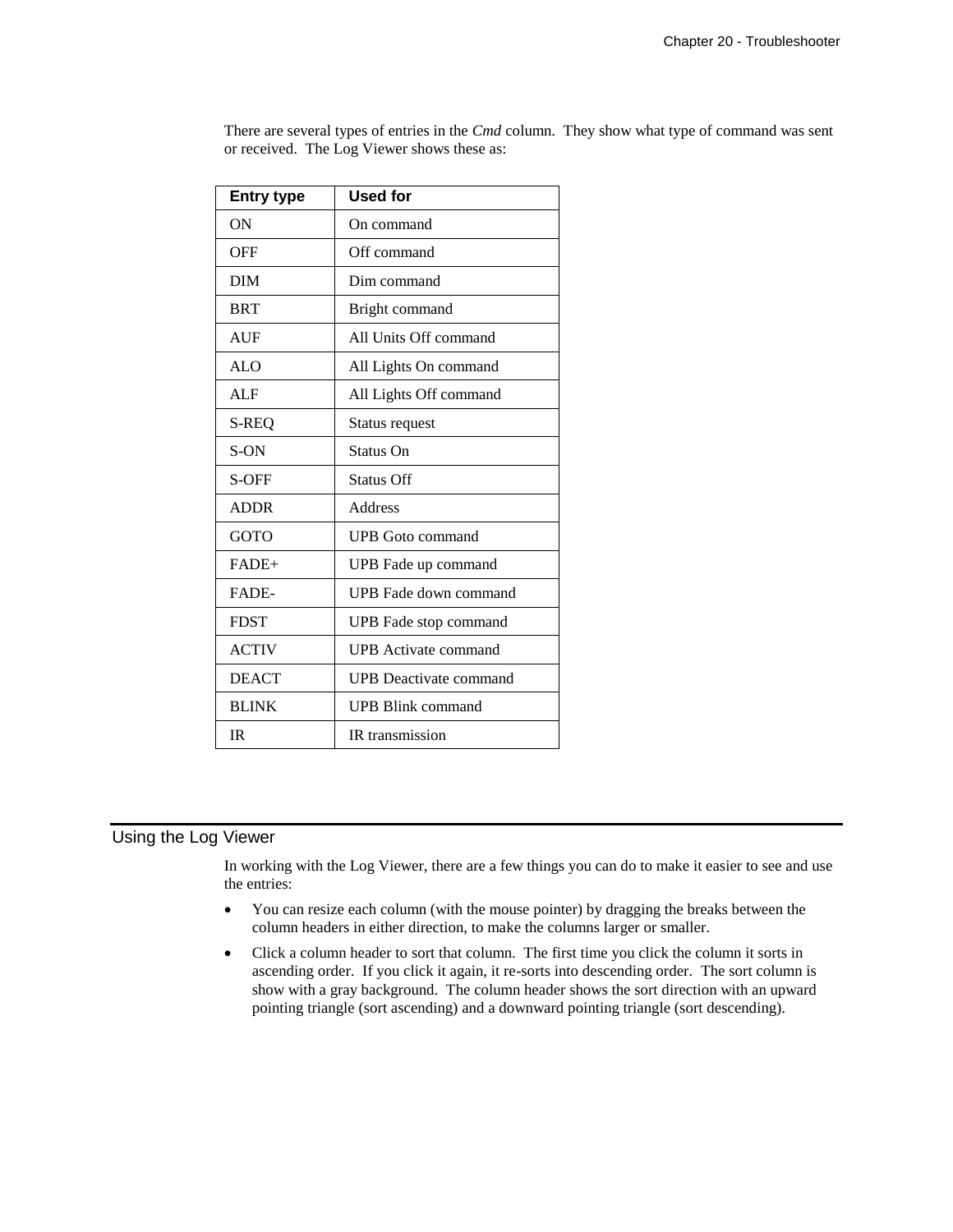# Log Filters

When viewing the log it is often difficult to focus on the specific data you want to see. The log filters allow you to select:

- Only a specific type of long entry such as Notes, Sends, Receives, etc.
- Only entries for selected devices, programs, groups, and controllers
- Only entries for a specific date, time, or range of dates and times.

In addition to selecting the type of entries to view, you can also specify the order these entries display in the log viewer.

Each filter you create must be given a name. Once you have created a filter, it is saved with your design file.

To manage filters click on the Filters button at the bottom of the log viewer window. This opens the filter management window and in it list all the filters and their effects.

| <b>Filter Name</b>                                                                                                                                                                                  | Edit<br>Edit<br>Edit<br>Edit<br><b>Edit</b><br><b>Edit</b><br>Edit<br>Edit<br>Edit<br>Edit<br>Edit | Delete<br>Delete<br><b>Delete</b><br>Delete<br>Delete<br><b>Delete</b><br><b>Delete</b><br><b>Delete</b><br>Delete<br>Delete<br><b>Delete</b> | View count<br>0/1786<br>0/1786<br>71 / 1786<br>0/1786<br>0/1786<br>0/1786<br>7/1786<br>0/1786<br>0/1786<br>19 / 1786 |       |
|-----------------------------------------------------------------------------------------------------------------------------------------------------------------------------------------------------|----------------------------------------------------------------------------------------------------|-----------------------------------------------------------------------------------------------------------------------------------------------|----------------------------------------------------------------------------------------------------------------------|-------|
| LV<br>temp<br>only send<br>Errors today<br>Chime<br>Only errors<br>only garage motion<br><b>Bath motion</b><br>Logged in last 10 minutes<br>Logged in last hour<br>Logged today<br><b>Test Sort</b> |                                                                                                    |                                                                                                                                               |                                                                                                                      |       |
|                                                                                                                                                                                                     |                                                                                                    |                                                                                                                                               |                                                                                                                      |       |
|                                                                                                                                                                                                     |                                                                                                    |                                                                                                                                               |                                                                                                                      |       |
|                                                                                                                                                                                                     |                                                                                                    |                                                                                                                                               |                                                                                                                      |       |
|                                                                                                                                                                                                     |                                                                                                    |                                                                                                                                               |                                                                                                                      |       |
|                                                                                                                                                                                                     |                                                                                                    |                                                                                                                                               |                                                                                                                      |       |
|                                                                                                                                                                                                     |                                                                                                    |                                                                                                                                               |                                                                                                                      |       |
|                                                                                                                                                                                                     |                                                                                                    |                                                                                                                                               |                                                                                                                      |       |
|                                                                                                                                                                                                     |                                                                                                    |                                                                                                                                               |                                                                                                                      |       |
|                                                                                                                                                                                                     |                                                                                                    |                                                                                                                                               |                                                                                                                      |       |
|                                                                                                                                                                                                     |                                                                                                    |                                                                                                                                               |                                                                                                                      |       |
|                                                                                                                                                                                                     |                                                                                                    |                                                                                                                                               | 1286 / 1786                                                                                                          |       |
|                                                                                                                                                                                                     | Edit                                                                                               | <b>Delete</b>                                                                                                                                 | 1786 / 1786                                                                                                          |       |
|                                                                                                                                                                                                     |                                                                                                    |                                                                                                                                               |                                                                                                                      |       |
|                                                                                                                                                                                                     |                                                                                                    |                                                                                                                                               |                                                                                                                      |       |
|                                                                                                                                                                                                     |                                                                                                    |                                                                                                                                               |                                                                                                                      |       |
|                                                                                                                                                                                                     |                                                                                                    |                                                                                                                                               |                                                                                                                      |       |
|                                                                                                                                                                                                     |                                                                                                    |                                                                                                                                               |                                                                                                                      |       |
| New Filter                                                                                                                                                                                          |                                                                                                    |                                                                                                                                               |                                                                                                                      | Close |

At a glance you can see which filters you have and how many entries would appear in the log viewer using each filter. From this dialog you can edit or delete the filter using those buttons. To edit a filter you can also double-click on the row for that filter.

To create a new filter, press the New Filter button. The filter creation dialog opens as: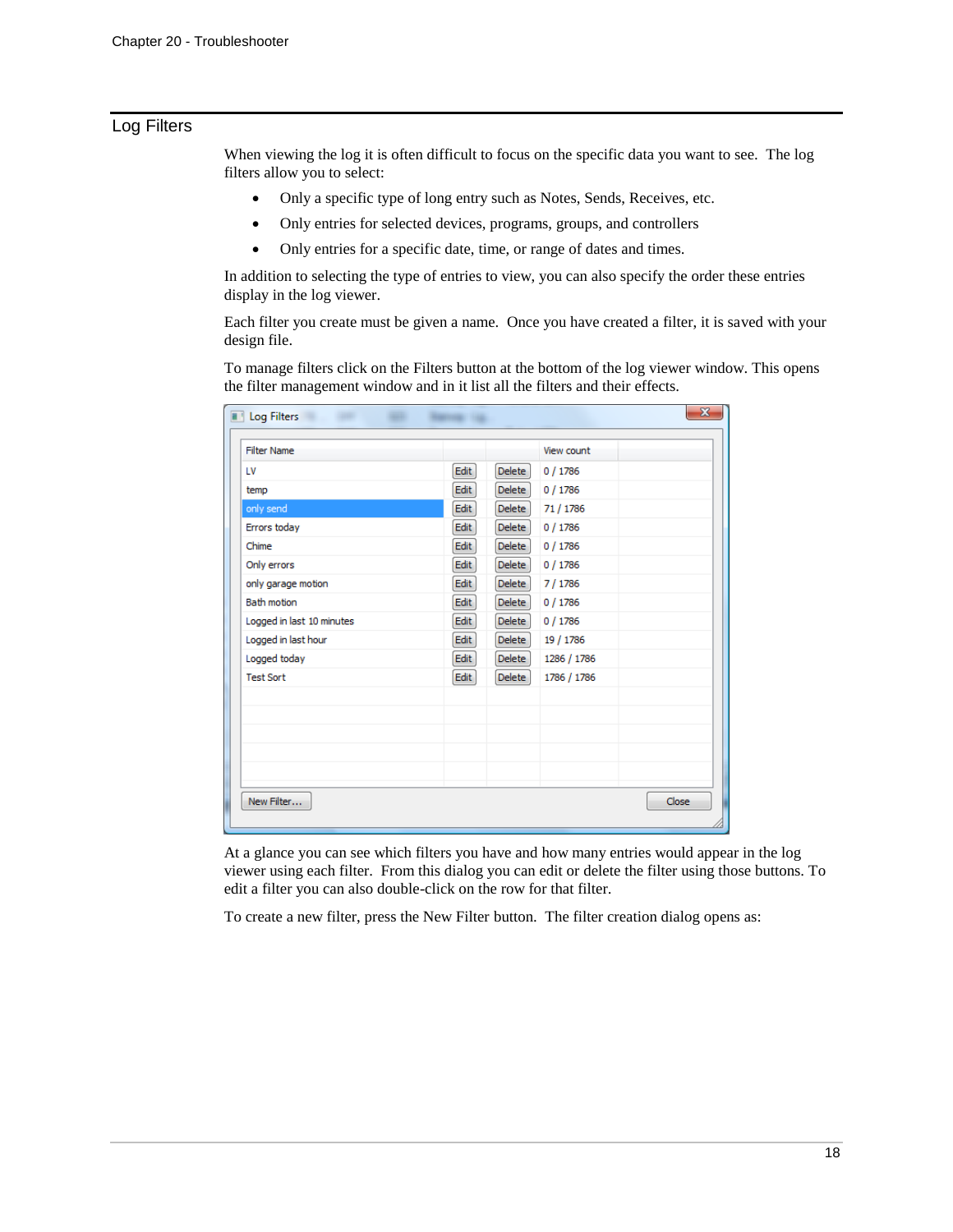| <b>N</b> Log Filter                                         | $\overline{\mathbf{x}}$                                                                                                                                                                                                                                                                                                                        |  |  |  |  |  |  |  |  |
|-------------------------------------------------------------|------------------------------------------------------------------------------------------------------------------------------------------------------------------------------------------------------------------------------------------------------------------------------------------------------------------------------------------------|--|--|--|--|--|--|--|--|
| Name:                                                       | <b>Only Downstairs</b>                                                                                                                                                                                                                                                                                                                         |  |  |  |  |  |  |  |  |
|                                                             |                                                                                                                                                                                                                                                                                                                                                |  |  |  |  |  |  |  |  |
|                                                             | Select only these types of entries                                                                                                                                                                                                                                                                                                             |  |  |  |  |  |  |  |  |
|                                                             | $\sqrt{\ }$ Send<br>$\sqrt{\phantom{a}}$ Note<br>$\sqrt{2}$ Error<br><b>√</b> Unexpected<br>$\sqrt{\ }$ Program<br>$\sqrt{ }$ Receive                                                                                                                                                                                                          |  |  |  |  |  |  |  |  |
| Select only entries for these devices, programs, and groups |                                                                                                                                                                                                                                                                                                                                                |  |  |  |  |  |  |  |  |
| <b>O</b> Devices                                            | Crawl Space - Driveway Sensor<br>Down Bath - Ceiling Lights<br>->                                                                                                                                                                                                                                                                              |  |  |  |  |  |  |  |  |
| <b>Programs</b>                                             | Crawl Space - Sensor Power<br>Down Bath - Motion detector<br>Dining Room - Lights<br>Down Hallway - Hallway<br>$\leftarrow$                                                                                                                                                                                                                    |  |  |  |  |  |  |  |  |
| <b>Groups</b>                                               | Dining Room - Motion detector<br>Entry - Keypad                                                                                                                                                                                                                                                                                                |  |  |  |  |  |  |  |  |
| <b>Rooms</b>                                                | Great Room - Curio<br>$\gg$<br>Great Room - Holiday Lights                                                                                                                                                                                                                                                                                     |  |  |  |  |  |  |  |  |
|                                                             | Great Room - Keypad<br>$<<$<br>Great Room - Lights                                                                                                                                                                                                                                                                                             |  |  |  |  |  |  |  |  |
| Select entries by date and time                             | © Any day between 12:00:00 AM → and 11:59:59 PM →<br>Any time on days between   11/ 9/2013 ~<br>and 11/ 9/2013<br>$\rightarrow$<br>and 11:59:59 PM<br>on days between $11/9/2013 \times \text{and} 11/9/2013$<br>Any time between 12:00:00 AM<br>Last hour<br>Special time conditions<br>Select only entries from this interface<br>UPB PIM(4) |  |  |  |  |  |  |  |  |
| Sort By                                                     |                                                                                                                                                                                                                                                                                                                                                |  |  |  |  |  |  |  |  |
| ◯ Type                                                      | <b>O</b> Date Time<br><b>O</b> Descending<br>Command<br>$\odot$ Id<br><b>Name</b><br>lnfo<br>C Ascending                                                                                                                                                                                                                                       |  |  |  |  |  |  |  |  |
|                                                             | OK<br>Cancel                                                                                                                                                                                                                                                                                                                                   |  |  |  |  |  |  |  |  |

The creation dialog for a filter is complex. It contains these sections.

#### Filter Name

Provide a descriptive name for the filter that you wish to create and save.

#### Select only these type of entries

If you want to limit the entries you see in the log display to only some kind of entries, check this option and then check the kind of entries you want to see.

#### Select entries for devices

If you want to limit the entries you see in the log display to only selected devices, programs, groups, and controllers, check this option. Then using the two lists move what you want to the right hand list. The option buttons on the left control what sort of things you see in the left hand list.

#### Select entries by date and time

To select entries created during a range of dates or times, check this option and then choose the selection type and the date/time range.

#### Select only entries from an interface

If you want to show only entries that are tagged with a specific interface.

#### Sort By

To control how the log entries are ordered in the log viewer when this filter is active, select the column to sort and in what direction.

In this example, a filter called *Downstairs only* is being created. Three devices are selected and only entries logged in the last hour are selected. When this filter is active the log viewer shows only entries for those three devices and only entries logged in the last hour.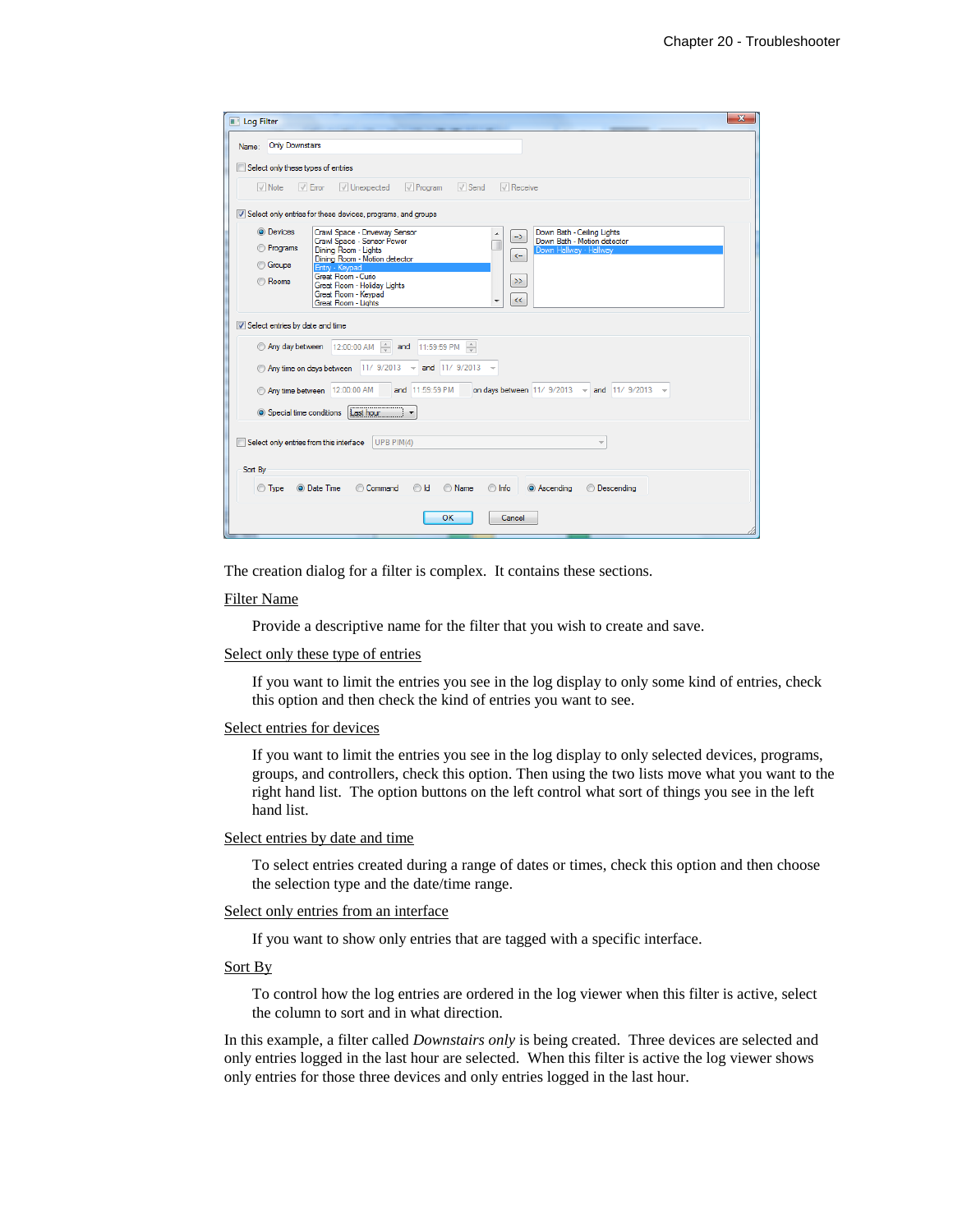**Note**: For an entry to pass the filter **all** the criterion must be met. Each log entry is checked and it must pass each selected criterion. In this example an entry must be made for one of the three devices and must be made in the last hour. There is no way to create a filter that passes entries that meet one set of criterion or another set of criterion.

# Show Log

Device, Programs, Groups, and Controllers have a right-click popup menu pick called ShowLog. What this does is to create a filter for showing just that object (or objects if there is a multiple selection) and opens the log viewer with that filter. This allows you to quickly focus in on one object and see what the log contains for it. These special ShowLog filters are temporary and are deleted when the log viewer is closed.

### Log Focus

There is an additional tool in the log viewer to give you to method to locate useful information in tracking down problems. If you double-click on a line in the log viewer a "Focus" dialog opens.

| Focus Log on    | $\mathbf{x}$                                                                                                                                                                                                                                                                   |  |  |  |  |  |
|-----------------|--------------------------------------------------------------------------------------------------------------------------------------------------------------------------------------------------------------------------------------------------------------------------------|--|--|--|--|--|
| <b>V</b> Object | Crawl Space - P                                                                                                                                                                                                                                                                |  |  |  |  |  |
| Room            | Crawl Space                                                                                                                                                                                                                                                                    |  |  |  |  |  |
| Entry type      | Pgm                                                                                                                                                                                                                                                                            |  |  |  |  |  |
| Interface       |                                                                                                                                                                                                                                                                                |  |  |  |  |  |
| With context of | $\frac{\Delta}{\pi}$<br>$\overline{\phantom{0}}$<br>$\frac{\triangle}{\tau}$<br>$\div$<br>$\,$ 0<br>$\frac{1}{\sqrt{2}}$<br>Minutes : Seconds after: 0<br>$\circ$<br>Minutes : Seconds before:<br>$\frac{\Delta}{\pi}$<br>days<br>$\mathfrak o$<br>Include historical log back |  |  |  |  |  |
|                 | Cancel<br>OK<br><b>STATE OF STATE AND</b><br>$\overline{\phantom{a}}$                                                                                                                                                                                                          |  |  |  |  |  |

You can choose what you want to focus on. The log entry you double-clicked on pre-loads the details into this dialog and from the checkboxes you can specify what you want to focus on. Each box checked tells the focus to show only those log entries that have all of those properties.

But this is more than a simple filter. The "context" settings let you not only see the log entries that meet the filter requirements but also to show log entries before and/or after these to show the context of what you are looking at.

For example, suppose that you focus in on a program but that program is started by some reception. Using the context settings you can focus on the program and the action that started the program. In effect the settings in the top section of the dialog tell what you want to see and the settings in the bottom part of the dialog give you the log contents "around" what you want to see.

Once you close the focus dialog with OK then the log viewer shows the focused entries. At the bottom of the log viewer is a "Back" button to remove the focus.

You can create a new focus on a view that was itself created by a focus. The back button moves you back a focus level.